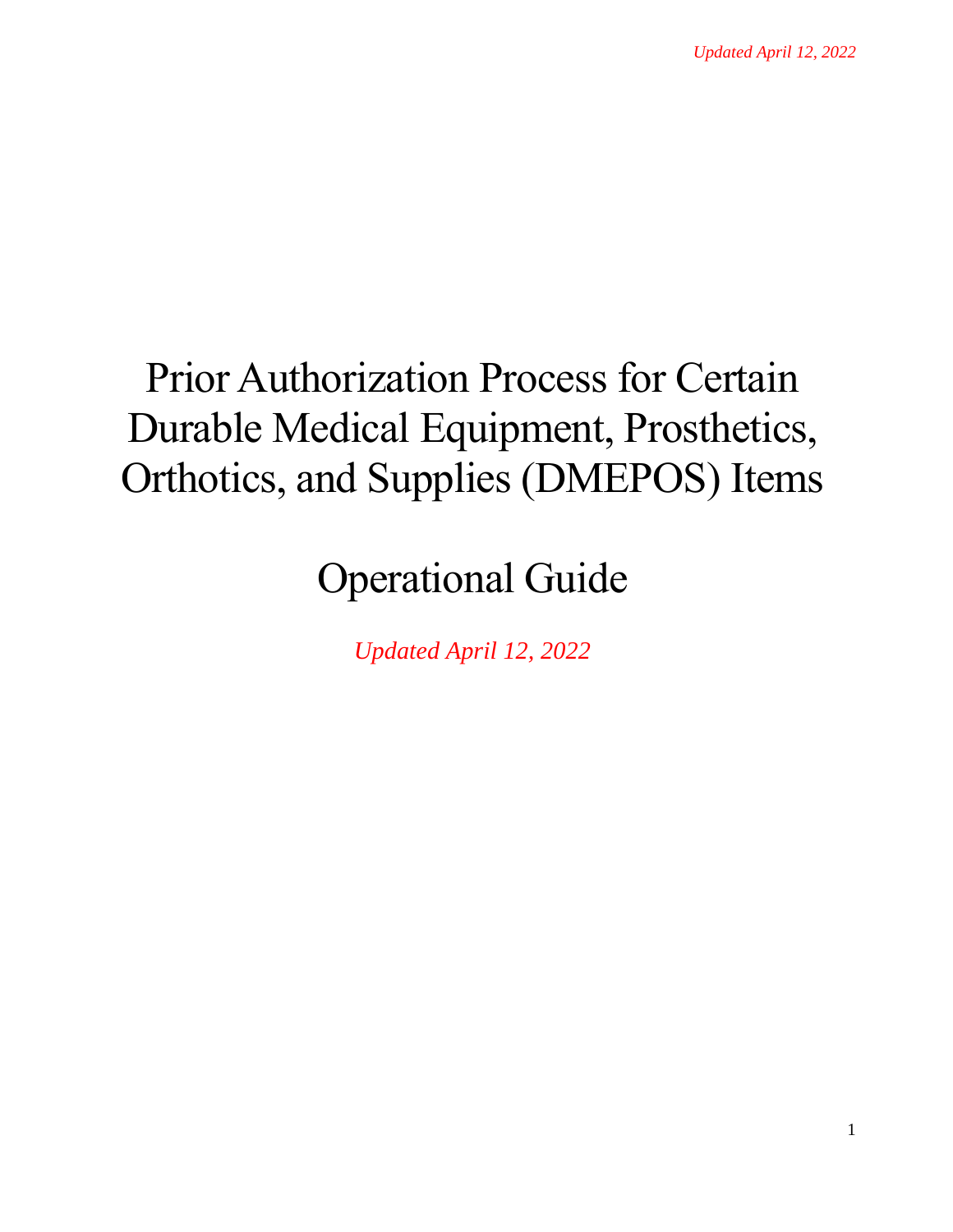## Table of Contents

| 3 |       |                                                                                                 |  |
|---|-------|-------------------------------------------------------------------------------------------------|--|
|   | 3.1   | Master List of DMEPOS Items Potentially Subject to Face-to Face Encounter, Written Orders Prior |  |
|   | 3.1.1 | Creation of the Master List of DMEPOS Items Potentially Subject to a Face-To-Face Encounter,    |  |
|   | 3.1.2 | Maintenance of the Master List of DMEPOS Items Potentially Subject to a Face-To-Face Encounter, |  |
|   | 3.2   |                                                                                                 |  |
|   |       |                                                                                                 |  |
|   | 4.1   |                                                                                                 |  |
|   | 4.1.1 |                                                                                                 |  |
| 5 |       |                                                                                                 |  |
|   | 5.1   |                                                                                                 |  |
|   |       |                                                                                                 |  |
|   | 6.1   |                                                                                                 |  |
|   | 6.1.1 |                                                                                                 |  |
|   | 6.1.2 |                                                                                                 |  |
|   | 6.1.3 |                                                                                                 |  |
|   | 6.1.4 |                                                                                                 |  |
|   | 6.2.2 |                                                                                                 |  |
|   | 6.2.3 |                                                                                                 |  |
|   | 6.2.4 | Validation Period for Prior Authorization Decisions for Power Mobility Devices  16              |  |
|   | 6.3   | Program Specifics for Codes K0857, K0858, K0859, K0860, K0862, K0863, and K0864 16              |  |
|   | 6.3.1 |                                                                                                 |  |
|   | 6.3.2 |                                                                                                 |  |
|   | 6.3.3 |                                                                                                 |  |
|   | 6.3.4 | Validation Period for Prior Authorization Decisions for Power Mobility Devices  18              |  |
|   | 6.4   |                                                                                                 |  |
|   | 6.4.1 |                                                                                                 |  |
|   | 6.4.2 |                                                                                                 |  |
|   | 6.4.3 |                                                                                                 |  |
|   | 6.4.4 | Validation Period for Prior Authorization Decisions for Power Operated Vehicles19               |  |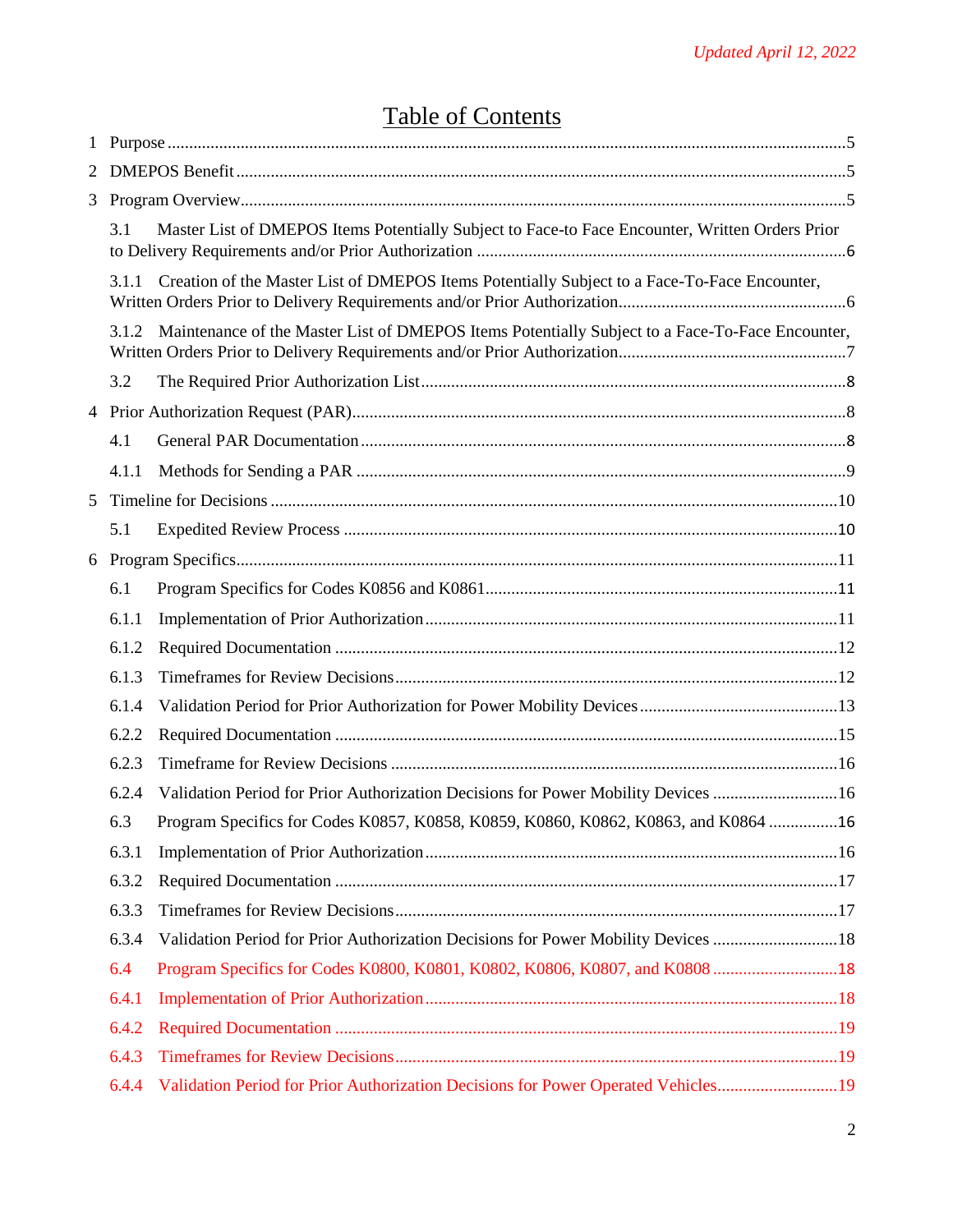|   | 6.5   |                                                                                              |  |
|---|-------|----------------------------------------------------------------------------------------------|--|
|   | 6.5.1 |                                                                                              |  |
|   | 6.5.2 |                                                                                              |  |
|   | 6.5.3 |                                                                                              |  |
|   | 6.5.4 | Validation Period for Prior Authorization Decisions for Pressure Reducing Support Surfaces22 |  |
|   | 6.6   |                                                                                              |  |
|   | 6.6.1 |                                                                                              |  |
|   | 6.6.2 |                                                                                              |  |
|   | 6.6.3 |                                                                                              |  |
|   | 6.6.4 | Validation Period for Prior Authorization Decisions for Lower Limb Prosthetics24             |  |
|   | 6.7   |                                                                                              |  |
|   | 6.7.1 |                                                                                              |  |
|   | 6.7.2 |                                                                                              |  |
|   | 6.7.3 |                                                                                              |  |
|   | 6.7.4 |                                                                                              |  |
|   | 6.7.5 |                                                                                              |  |
|   |       |                                                                                              |  |
|   | 7.1   |                                                                                              |  |
|   | 7.2   |                                                                                              |  |
| 8 |       |                                                                                              |  |
|   |       |                                                                                              |  |
|   |       |                                                                                              |  |
|   | 10.1  |                                                                                              |  |
|   |       |                                                                                              |  |
|   | 11.1  |                                                                                              |  |
|   |       |                                                                                              |  |
|   |       |                                                                                              |  |
|   | 12.1  |                                                                                              |  |
|   | 12.2  |                                                                                              |  |
|   | 12.3  |                                                                                              |  |
|   |       |                                                                                              |  |
|   | 13.1  |                                                                                              |  |
|   | 13.2  |                                                                                              |  |
|   | 13.3  |                                                                                              |  |
|   |       |                                                                                              |  |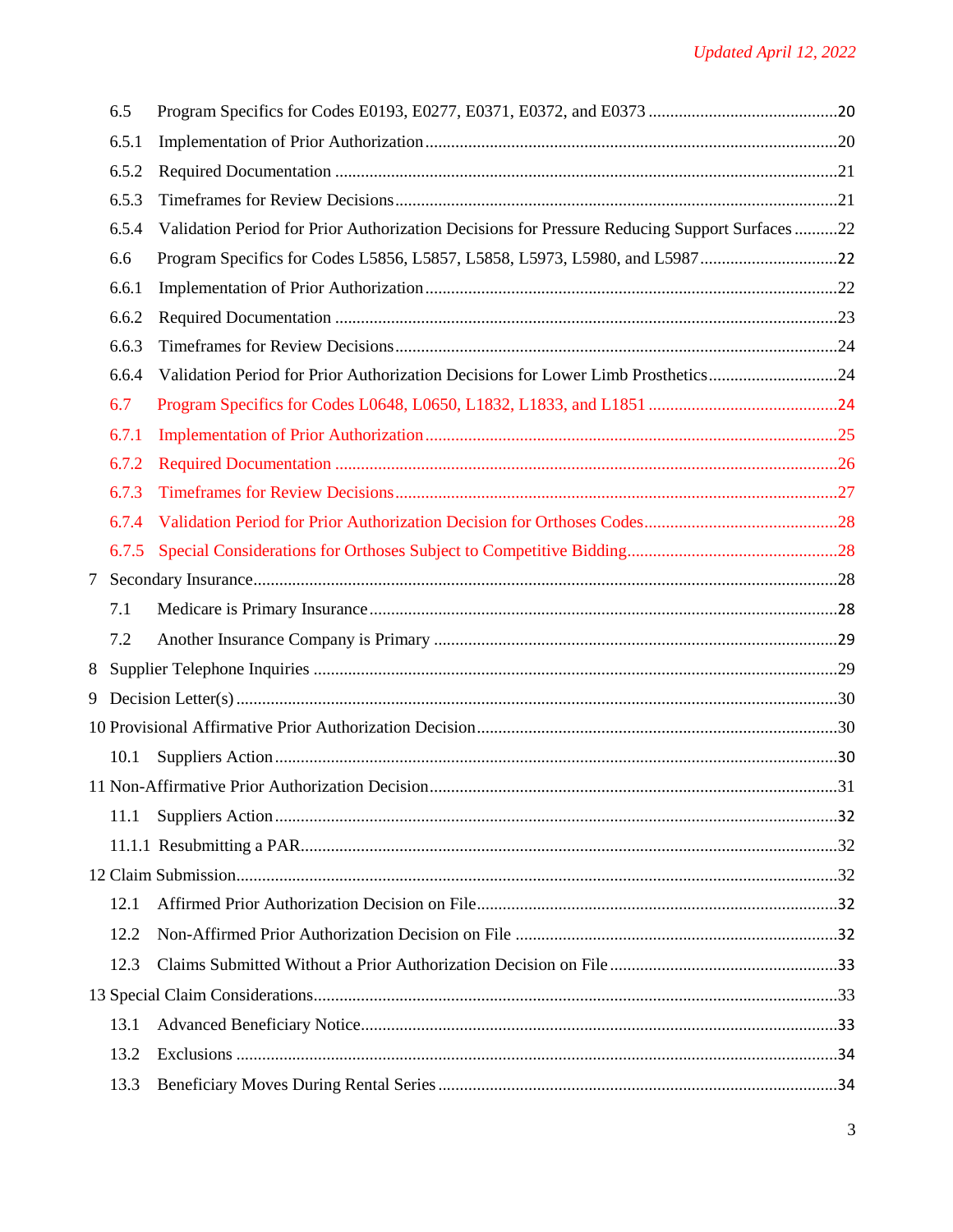|--|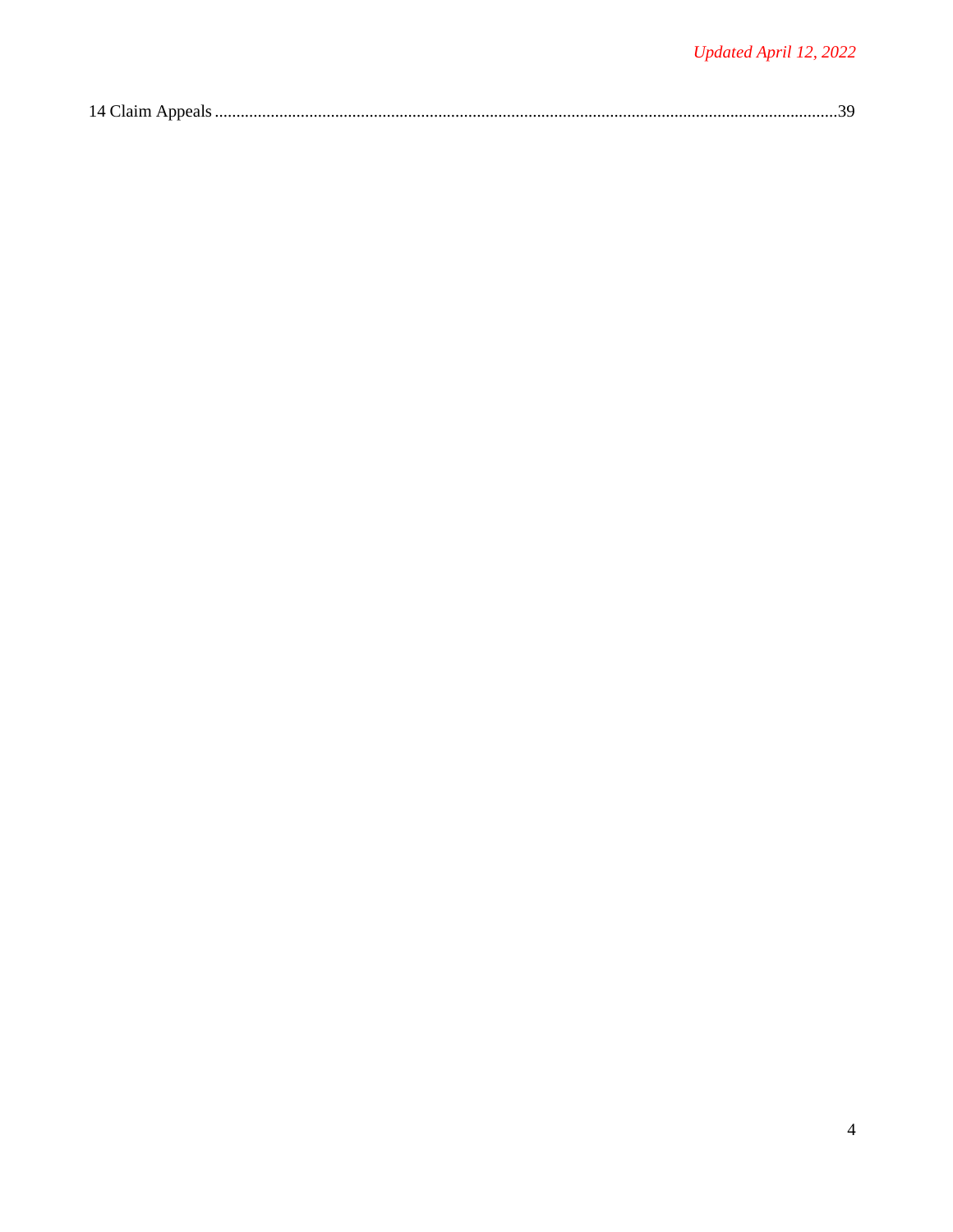## <span id="page-4-0"></span>**1 Purpose**

The purpose of this Operational Guide is to interpret and clarify the prior authorization (PA) program authorized by the Social Security Act (The Act) at §1834(a)(15) and implemented by the Centers for Medicare & Medicaid Services (CMS) Prior Authorization Process for Certain DMEPOS Items final rule. The final rules, 6050-F and 1713-F, were codified at 42 Code of Federal Regulations (CFR) §405 and §414.

The intended audience for this operational guide is Durable Medical Equipment (DME) Medicare Administrative Contractors (MAC) and Medicare participating DME suppliers that provide (and beneficiaries whom receive) durable medical equipment, prosthetics, orthotics, and supplies that are frequently subject to unnecessary utilization, as described in 42 CFR§405. These guidelines aim to provide operational guidance and do not alter the requirements described in 42 CFR §405 and §414. In addition, these guidelines do not alter or conflict with any Medicare coverage, coding, and pricing policies.

This Operational Guide was developed based on input from the CMS review contractors. This is a working document and is subject to change at any given time.

## <span id="page-4-1"></span>**2 DMEPOS Benefit**

For any service or item to be covered by Medicare it must:

- Be eligible for a defined Medicare benefit category,
- Be reasonable and necessary for the diagnosis or treatment of illness or injury or to improve the functioning of a malformed body member, and
- Meet all other applicable Medicare statutory and regulatory requirements.

The payment rules for Medicare coverage of DMEPOS are located in Title XVIII of the Social Security Act, §1834(a), including the Secretary's authority to prior authorize items frequently subject to unnecessary utilization.

The scope and condition for payment of DMEPOS items is codified at 42 CFR §410.38. The ability to prior authorize DMEPOS items subject to frequent unnecessary utilization is further codified in regulation, at 42 CFR §405 and §414.

The CMS provides additional guidance through Internet-Only Manuals, including the [Medicare](https://www.cms.gov/Regulations-and-Guidance/Guidance/Manuals/Downloads/bp102c15.pdf) [Benefit Policy Manual 100-02, Ch. 15](https://www.cms.gov/Regulations-and-Guidance/Guidance/Manuals/Downloads/bp102c15.pdf) and [Medicare Program Integrity Manual 100-08, Ch. 5.](https://www.cms.gov/Regulations-and-Guidance/Guidance/Manuals/Downloads/pim83c05.pdf)

The CMS posts updates regarding DMEPOS items on its public website, on the [Durable Medical](https://www.cms.gov/Center/Provider-Type/Durable-Medical-Equipment-DME-Center.html) [Equipment \(DME\) Center](https://www.cms.gov/Center/Provider-Type/Durable-Medical-Equipment-DME-Center.html) webpage, and updates regarding this PA program on its PA webpage, [Prior Authorization Process for Certain Durable Medical Equipment, Prosthetic, Orthotics,](https://www.cms.gov/Research-Statistics-Data-and-Systems/Monitoring-Programs/Medicare-FFS-Compliance-Programs/DMEPOS/Prior-Authorization-Process-for-Certain-Durable-Medical-Equipment-Prosthetic-Orthotics-Supplies-Items.html) [Supplies Items.](https://www.cms.gov/Research-Statistics-Data-and-Systems/Monitoring-Programs/Medicare-FFS-Compliance-Programs/DMEPOS/Prior-Authorization-Process-for-Certain-Durable-Medical-Equipment-Prosthetic-Orthotics-Supplies-Items.html)

The CMS websites are provided as a resource and are not meant to provide an all-inclusive list of applicable statutory, regulatory, or sub-regulatory requirements.

## <span id="page-4-2"></span>**3 Program Overview**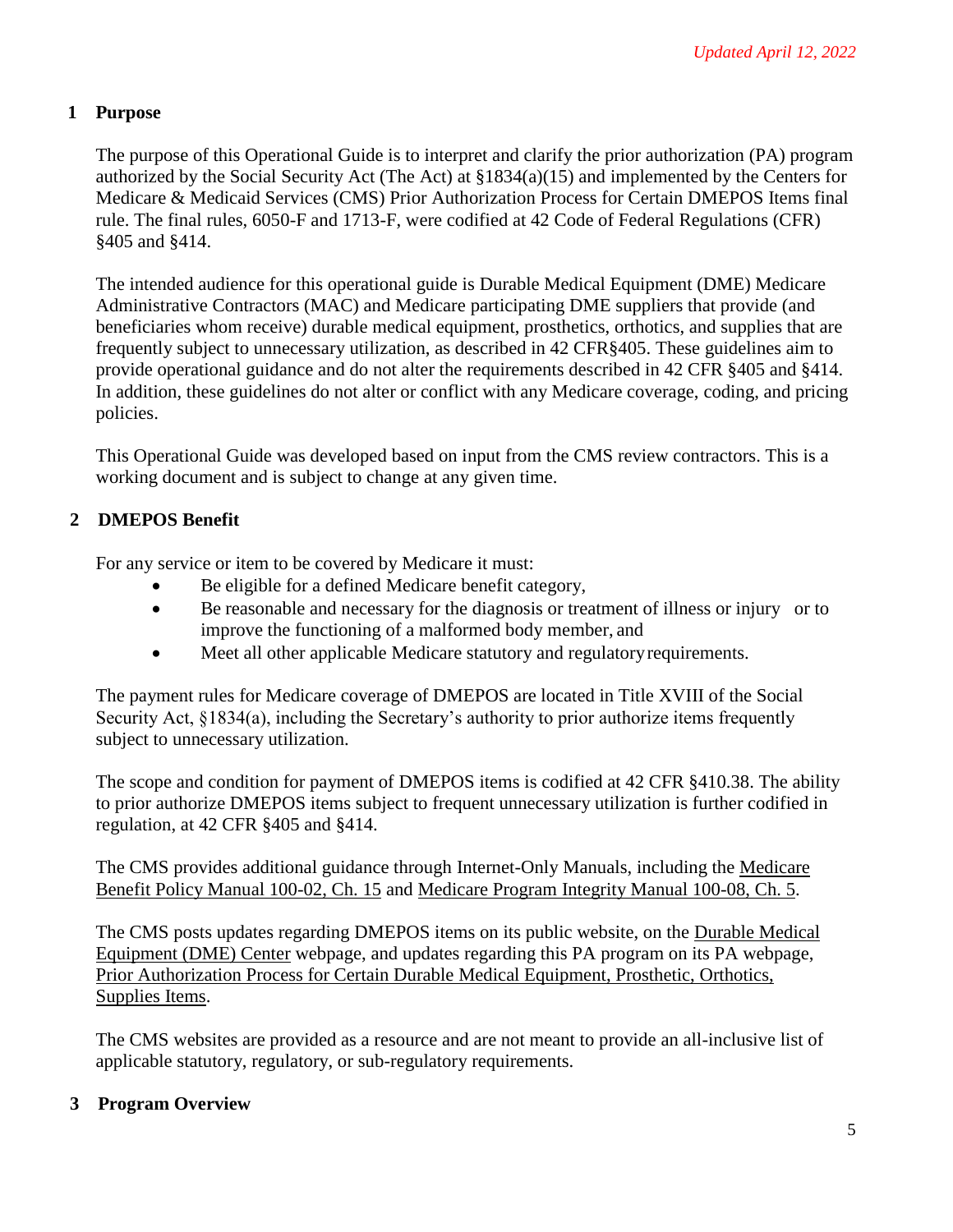This section gives an overview of the requirements described in 42 CFR §405 and §414. The program requirements described in these sections are applicable to the Prior Authorization of Certain DMEPOS created by final rules.

The final rules can be found at:

- 6050-F: [https://www.federalregister.gov/documents/2016/12/21/2016-30273/medicare](https://www.federalregister.gov/documents/2016/12/21/2016-30273/medicare-program-implementation-of-prior-authorization-process-for-certain-durable-medical-equipment)[program-](https://www.federalregister.gov/documents/2016/12/21/2016-30273/medicare-program-implementation-of-prior-authorization-process-for-certain-durable-medical-equipment) [implementation-of-prior-authorization-process-for-certain-durable-medical](https://www.federalregister.gov/documents/2016/12/21/2016-30273/medicare-program-implementation-of-prior-authorization-process-for-certain-durable-medical-equipment)[equipment](https://www.federalregister.gov/documents/2016/12/21/2016-30273/medicare-program-implementation-of-prior-authorization-process-for-certain-durable-medical-equipment)
- 1713-F: [https://www.federalregister.gov/documents/2019/11/08/2019-24063/medicare](https://www.federalregister.gov/documents/2019/11/08/2019-24063/medicare-program-end-stage-renal-disease-prospective-payment-system-payment-for-renal-dialysis)[program-](https://www.federalregister.gov/documents/2019/11/08/2019-24063/medicare-program-end-stage-renal-disease-prospective-payment-system-payment-for-renal-dialysis) [end-stage-renal-disease-prospective-payment-system-payment-for-renal](https://www.federalregister.gov/documents/2019/11/08/2019-24063/medicare-program-end-stage-renal-disease-prospective-payment-system-payment-for-renal-dialysis)[dialysis](https://www.federalregister.gov/documents/2019/11/08/2019-24063/medicare-program-end-stage-renal-disease-prospective-payment-system-payment-for-renal-dialysis)

DMEPOS not meeting the criteria described in the rule are not subject to the requirements of rule 42 CFR §405 and §414.

As described in 42 CFR §405 and §414, CMS will maintain a "Master List of Items Potentially Subject to a Face-To-Face Encounter, Written Orders Prior to Delivery Requirements, and/or Prior Authorization" that fit the prescribed criteria and *may* be selected for PA, and "The Required Prior Authorization List" comprised of a smaller subset of DMEPOS items which CMS has selected for PA. As described in 42 CFR §405 and §414, if an item is selected for prior authorization under the program, then submitting a PAR is a condition of payment. It is important to note that CMS will be selecting such DMEPOS item(s) based on a number of factors including, but not limited to administrative burden and systems capabilities. CMS publishes in the Federal Register and posts on the CMS PA Website the Required PA List. As noted earlier, items appearing on the Required PA List require PA as a condition of payment.

## <span id="page-5-0"></span>**3.1 Master List of DMEPOS Items Potentially Subject to Face-to Face Encounter, Written Orders Prior to Delivery Requirements and/or Prior Authorization**

## <span id="page-5-1"></span>**3.1.1 Creation of the Master List of DMEPOS Items Potentially Subject to a Face-To-Face Encounter, Written Orders Prior to Delivery Requirements and/or Prior Authorization**

The final rules 6050-F and 1713-F both created and streamlined a Master List that includes certain DMEPOS items potentially subject to PA, which meet the following criteria:

- 1. Appear on the DMEPOS Fee Schedule list;
- 2. Have an average purchase fee of \$500 or greater (adjusted annually for inflation) or an average rental fee schedule of \$50 or greater (adjusted annually for inflation). (These dollar amounts are referred to as the payment threshold); and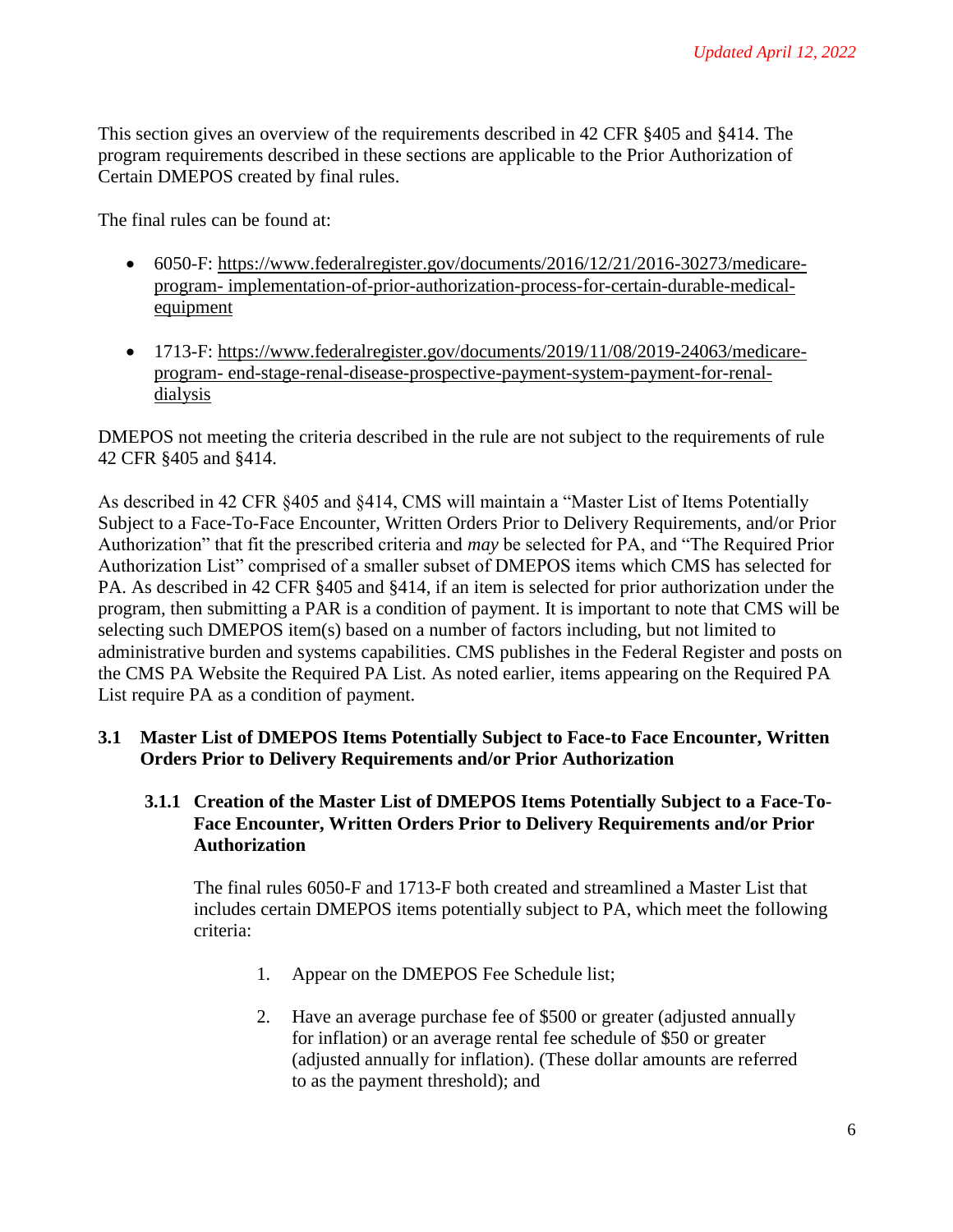- 3. Meet either of the following:
	- a. Were identified in a General Accountability Office (GAO) or Department of Health and Human Services Office of Inspector General (OIG) report that is national in scope and published in 2015 or later as having a high rate of fraud or unnecessary utilization; or
	- b. Were listed in the 2018 or later Comprehensive Error Rate Testing (CERT) program's Annual Medicare Fee for Service (FFS) Improper Payment Rate Report Durable Medical Equipment (DME) Report's Service Specific Overpayment Rate Appendix.

## <span id="page-6-0"></span>**3.1.2 Maintenance of the Master List of DMEPOS Items Potentially Subject to a Face-To-Face Encounter, Written Orders Prior to Delivery Requirements and/or Prior Authorization**

We notify the public annually of any additions and deletions from the Master List by posting the notification in the Federal Register and on the CMS PA website.

- The Master List will be updated as needed and more frequently than annually (for example, to address emerging billing trends).
- Items that are discontinued or are no longer covered by Medicare are removed from the Master List.
- Items remain on the Master List for 10 years from the date the item was added to the Master List.
- Items are updated on the Master List when the Healthcare Common Procedure Coding System (HCPCS) codes representing an item have been discontinued and cross walked to an equivalent item.
- Items are removed from the list sooner than 10 years if the purchase amount drops below the payment threshold (currently an average purchase fee of \$500 or greater or an average monthly rental fee schedule of \$50 or greater).
- Items that age off the Master List because they have been on the list for 10 years can remain on or be added back to the Master List if a subsequent GAO/OIG, or CERT DME and/or DMEPOS Service Specific Report(s) identifies the item to be frequently subject to unnecessary utilization.
- Items on the Master List identified by a GAO/OIG, or CERT DME, and/or DMEPOS Service Specific Report(s) while on the Master List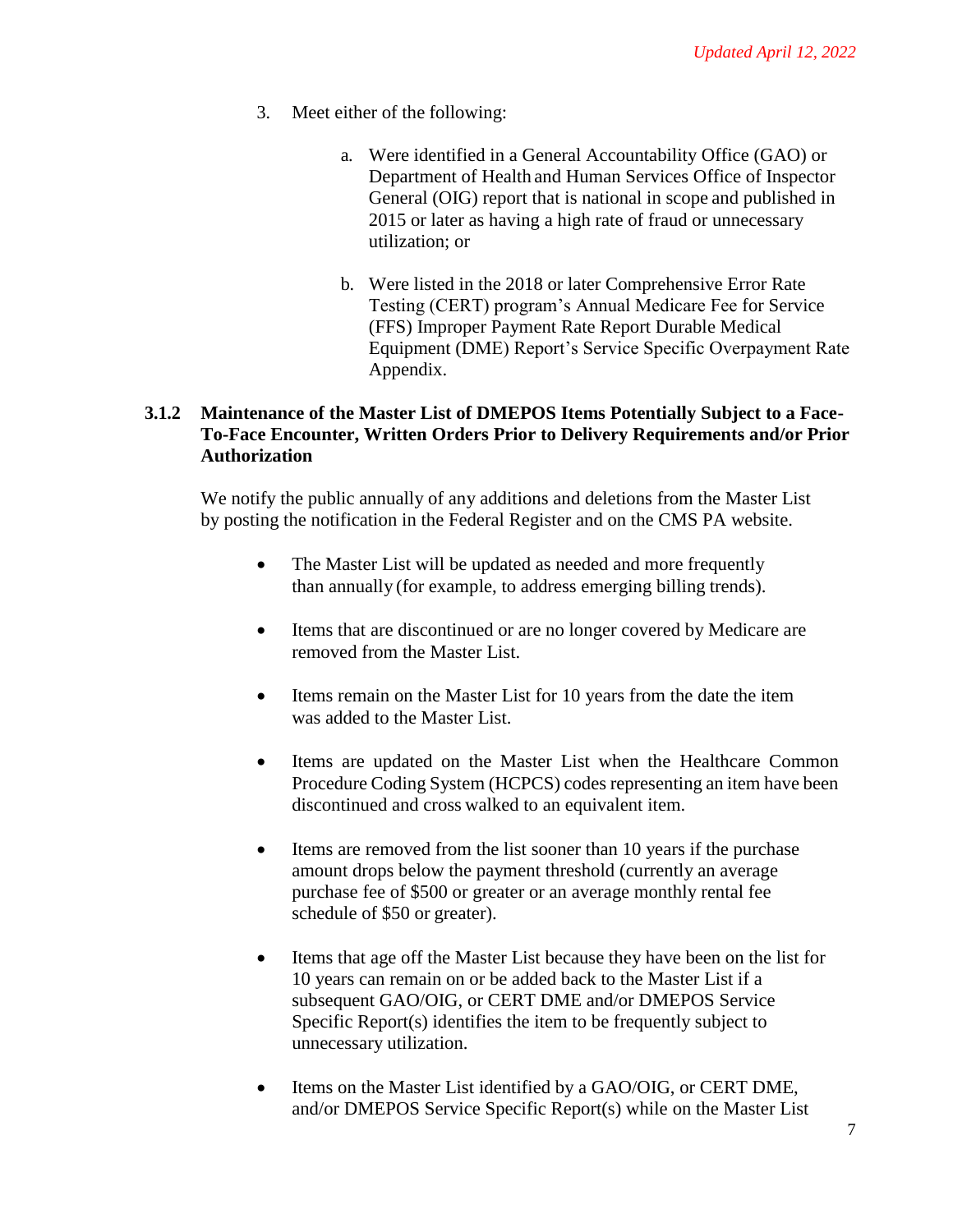will remain on the list for 10 years from the publication date of the new report(s).

## <span id="page-7-0"></span>**3.2 The Required Prior Authorization List**

Presence on the Master List will not automatically require PA. In order to balance the need to minimize provider and supplier burden with our need to protect the Medicare Trust Funds, the PA program will be limited to a subset of items from the Master List, which CMS has selected based on a variety of factors to be placed on the "Required Prior Authorization List". For such CMS identified items, prior authorization is a condition of payment. CMS will publish The Required Prior Authorization List in the Federal Register and on the CMS PA website.

## <span id="page-7-1"></span>**4 Prior Authorization Request (PAR)**

## <span id="page-7-2"></span>**4.1 General PAR Documentation**

Submitters are encouraged to include the following data elements in all PARs to avoid potential delays in processing:

- A. Beneficiary Information (as written on their Medicare card):
	- Beneficiary Name
	- Beneficiary Medicare Number (also known as the MBI)
	- Beneficiary Date of Birth
	- Beneficiary Address
	- Place of Service
	- Diagnosis Code

## B. Supplier Information:

- Supplier Name
- Supplier National Supplier Clearinghouse (NSC) Number
- Supplier National Provider Identification
- Supplier Address
- Supplier Phone Number
- C. Requestor Information:
	- Requestor Name
	- Requestor Phone Number
	- NPI (if applicable)
	- Requestor Address
- D. Other Information:
	- HCPCS Code,
	- Submission Date, and
	- Indicate if the request is an initial or subsequent review
	- Indicate if the request is expedited and the reason why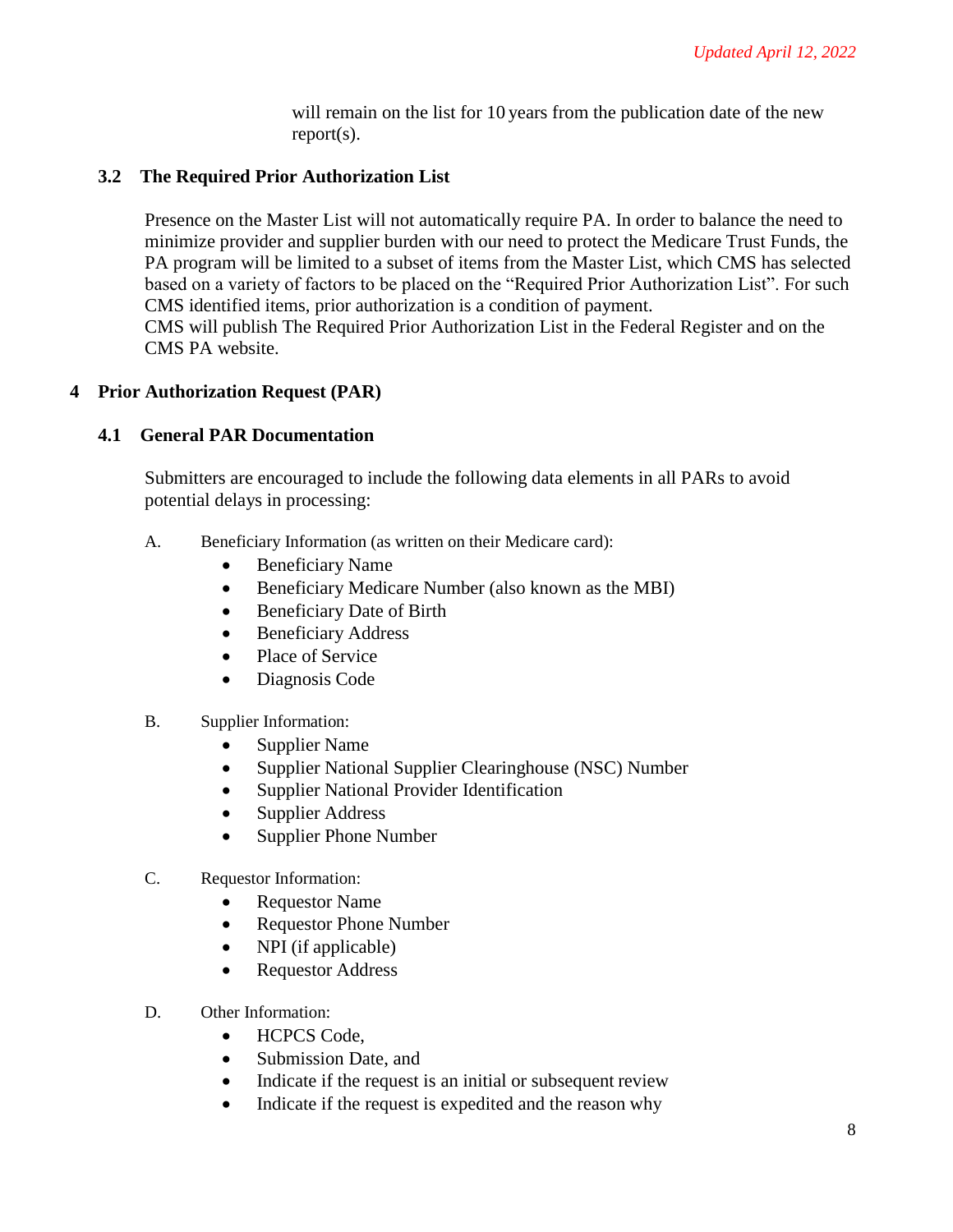• Indicate if the request includes an upgrade

Submitters should note that the **beneficiary and supplier** addresses listed in the PAR **will not** be used by the DME MACs when sending review decision letters. The decision letters for suppliers and beneficiaries will be mailed to the supplier address on file with the NSC and the beneficiary address on file with the Social Security Administration.

## **Additional Required Documentation**

- Documentation from the medical record to support the medical necessity of the items, and
- Any other relevant documents as deemed necessary by the DME MAC to process the PAR.

## <span id="page-8-0"></span>**4.1.1 Methods for Sending a PAR**

Submitters have the following options for submitting PARs to the DME MACs:

- 1. mail,
- 2. fax,
- 3. electronic submission of medical documentation (esMD), or
- 4. Internet based provider portals (DME MAC specific, if available).

For more information about esMD, see [www.cms.gov/esMD](http://www.cms.gov/esMD) or contact your DME MAC.

## **MAC Contact Information:**

For beneficiaries residing in **Jurisdiction A** states send requests to:

Fax Number: 701-277-7891 Street Address: Noridian Healthcare Solutions Jurisdiction A Medical Review -PAR 900 42nd Street S P.O Box 6742 Fargo, ND 58108-6742 esMD: (indicate document/content type "8.4")

For beneficiaries residing in **Jurisdiction B** states send requests to: Fax Number: 615-660-5992 Street Address: CGS-DME Medical Review-Prior Authorization P.O Box 23110 Nashville, TN 37202-4890 esMD: (indicate document/content type "8.4")

For beneficiaries residing in **Jurisdiction C** states send requests to:

Fax Number: 615-664-5960 Street Address: CGS-DME Medical Review-Prior Authorization P.O. Box 24890 Nashville, TN 37202-4890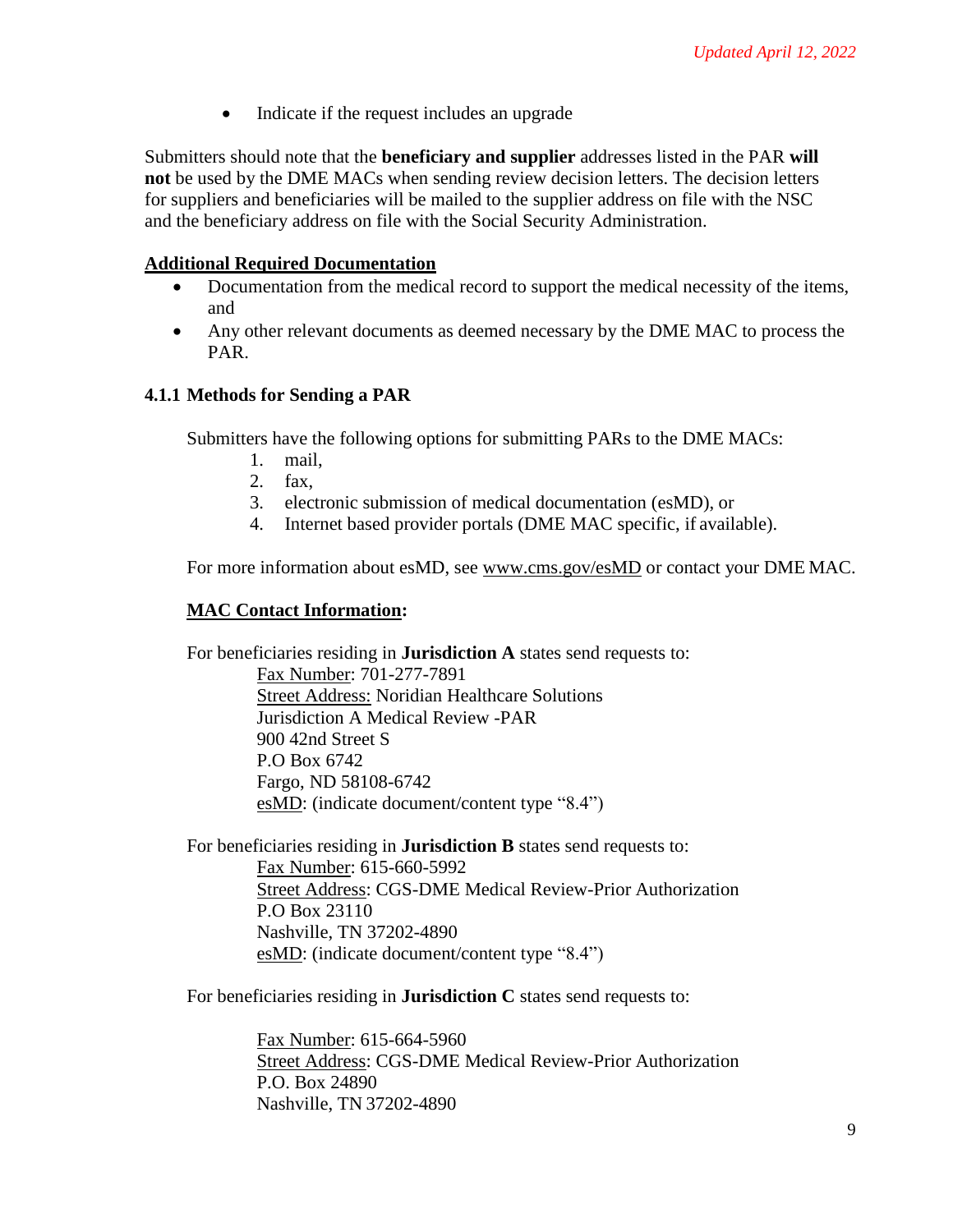#### esMD: (indicate document/content type "8.4")

For beneficiaries residing in **Jurisdiction D** states send requests to:

Fax Number: 701-277-7891 Street Address: Noridian Healthcare Solutions Jurisdiction D Medical Review - PAR PO Box 6742 Fargo, ND 58108-6742 esMD: (indicate document/content type "8.4")

#### <span id="page-9-0"></span>**5 Timeline for Decisions**

The timeframes for conducting PA of certain DMEPOS items will be dependent upon the item(s) selected for PA (see specifics for each program in §5). There are 3 types of prior authorization submissions, which will have corresponding review timeframes for each specific item selected for review:

- **Initial Submission**—the first prior authorization request sent to the contractor for review and decision.
- **Resubmission**—any subsequent resubmissions to correct an error or omission identified during previous prior authorization decisions.
- **Expedited**—a prior authorization decision that is expedited based on the MAC determination that delays in review and response could jeopardize the life or health of the beneficiary.

## <span id="page-9-1"></span>**5.1 Expedited Review Process**

If delays in receipt of a PA decision could jeopardize the life or health of the beneficiary, then the DME MAC should process the PAR under an "expedited" timeframe.

Upon identification of a PAR which requires an expedited review, the DME MAC shall implement the following for purposes of expediency:

- Render an affirmative or non-affirmative decision within the CMS-prescribed expedited review timeframe (specified for the code being prior authorized) and provide the decision to the supplier and/or beneficiary (if specifically requested by the beneficiary) via telephone, fax, or other "real-time" communication, within the requisite timeframe.
- The issuance of the decision should make it explicit that although the decision has been reached, the supplier shall (to prevent the claim from denying upon submission) *hold their claim and not submit it* until such time as the unique tracking number (UTN) is provided. DME MACs shall follow the normal process to obtain a UTN from CMS shared systems.
- Suppliers shall be notified that if the claim is submitted prior to receipt of the UTN,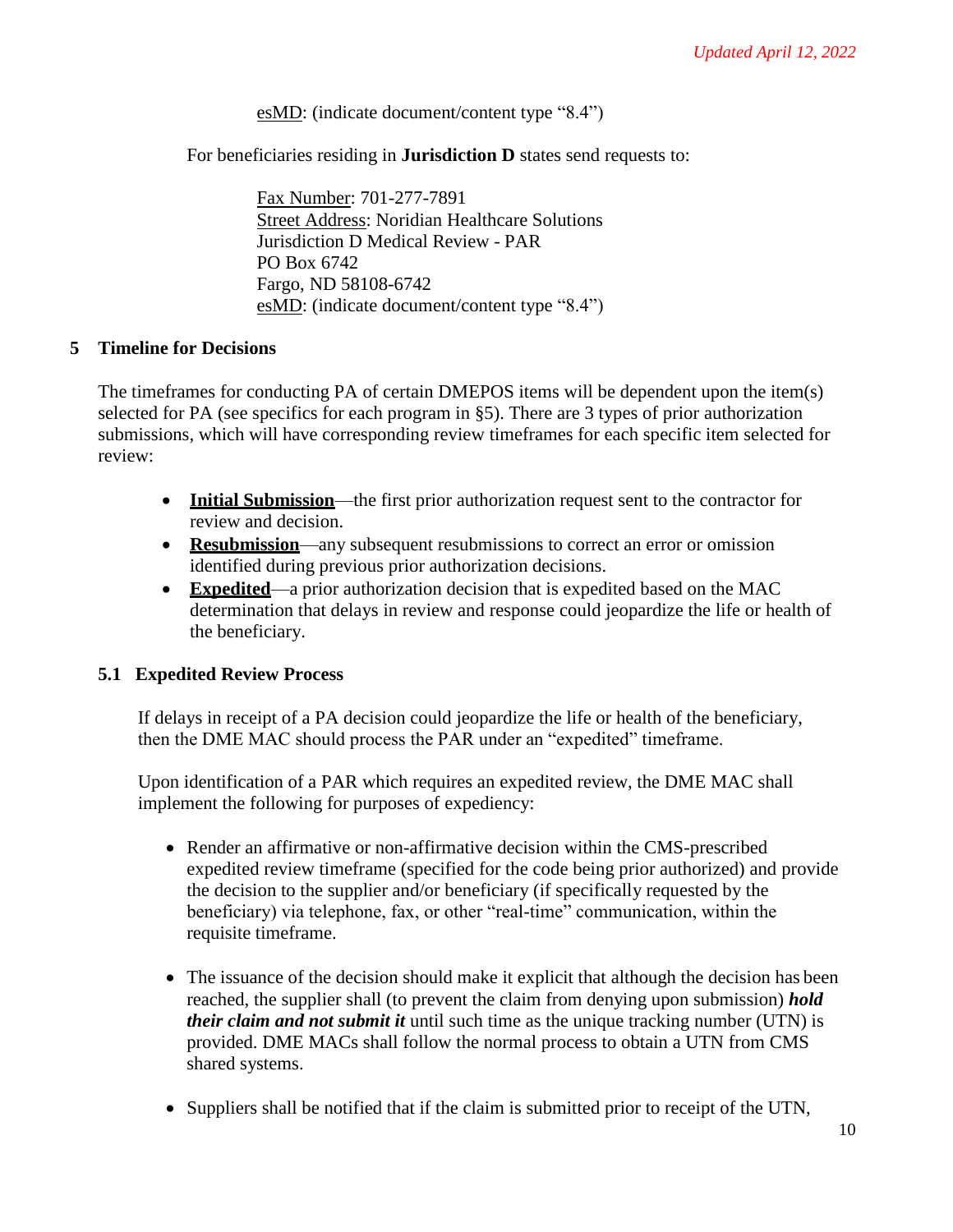there will be no mechanism to identify it to prevent an auto-denial. Suppliers shall be notified that any claims prematurely submitted will require a formal reopening request to process for payment.

• Suppliers shall be given a point of contact to follow-up on the UTN status, and DME MACs shall check the same on a daily basis.

## <span id="page-10-0"></span>**6 Program Specifics**

## <span id="page-10-2"></span><span id="page-10-1"></span>**6.1 Program Specifics for Codes K0856 and K0861**

- **6.1.1** Implementation of Prior Authorization The first 2 codes placed on the Required Prior Authorization List, to be subject to prior authorization as a condition of payment, are:
	- K0861- Power wheelchair, group 3 std., single power option, sling/solid seat/back, patient weight capacity up to and including 300 pounds.
	- K0861- Power wheelchair, group 3 std., multiple power option, sling/solid seat/back, patient weight capacity up to and including 300 pounds.

The prior authorization process for these 2 codes will be implemented in phases. Phase 1 limits the initial roll out to 4 states (1 per DME MAC jurisdiction). Phase 2 expands the program nationally.

## **Phase 1**

- DME MACs will begin accepting prior authorization requests for K0856  $\&$ K0861 on **March 6, 2017,** for New York, Illinois, Missouri, and West Virginia**,** for dates of delivery on or after March 20, 2017.
	- o Note States are assigned based upon the beneficiary's permanent address(per CMS IOM 100-04, Ch.1, § 10.1.5.1)
- **All new rental series** claims, within the specified states, for K0856  $\&$ K0861 with a date of service (DOS) on or after **March 20, 2017** must have a prior authorization request on file as a condition of payment.

## **Phase 2**

- DME MACs will begin accepting prior authorization requests for K0856 & K0861 on July 3, 2017, for all remaining states/territories, for dates of delivery on or after July 17, 2017.
- **All new rental series claims nationwide,** for K0856 & K0861 with a DOS on or after **July 17, 2017,** must have a prior authorization request on file.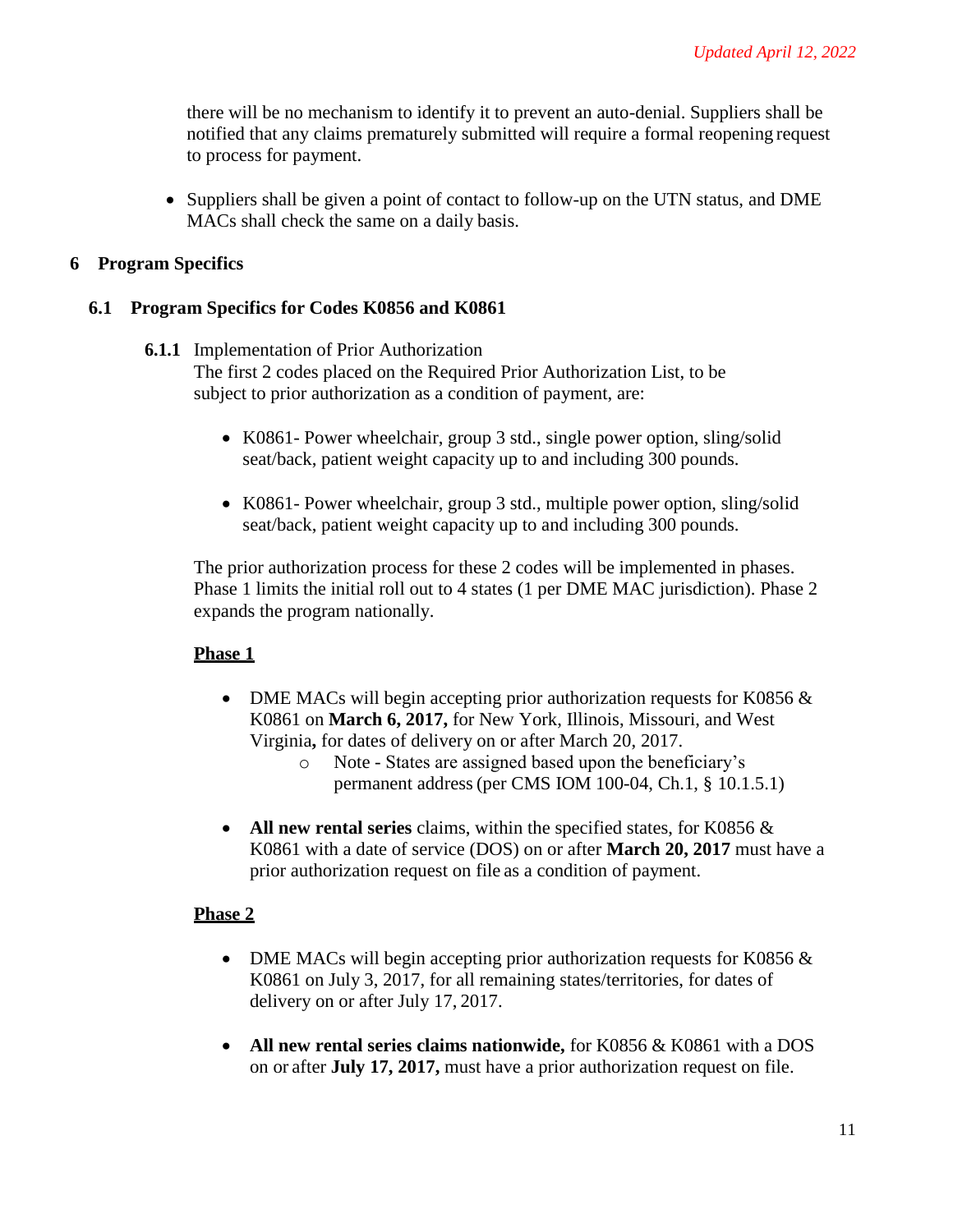## <span id="page-11-0"></span>**6.1.2** *Required Documentation*

Documentation from the medical record to support the medical necessity of K0856 and K0861 would include but not limited to:

- Written Order Prior to Delivery (WOPD)
- Face-to-Face Examination
- Specialty Evaluation performed by Licensed/Certified Medical Professional (LCMP)
- Attestation Statement showing no financial relationship between the supplier and LCMP
- Evidence of RESNA Assistive Technology Practitioner (ATP) Certification and involvement
- Documentation from the medical record to support the medical necessity

**Note:** Further information regarding documentation requirements can be located within the National Coverage Determination (NCD) for Mobility Assistive Equipment (MAE) (280.3) and the Local Coverage Determination (LCD): Power Mobility Devices (L33789)

## <span id="page-11-1"></span>**6.1.3 Timeframes for Review Decisions**

- **Initial Submission:** The DME MAC will complete its complex medical review and send an initial decision letter that is either postmarked or faxed within **10 business days** following the DME MAC's receipt of the initial request.
- **Resubmission:** A resubmitted PAR is a request submitted with additional/updated documentation after the initial PAR was non-affirmed. The DME MAC will postmark or fax notification of the decision of these resubmitted requests to the supplier and/or the beneficiary (if specifically requested by the beneficiary) within **10 business days** of receipt of the resubmission.
- **Expedited:** If the DME MAC substantiates the need for an expedited decision, the DME MAC will make reasonable efforts to communicate a decision within **2 business days** of receipt of the expedited request.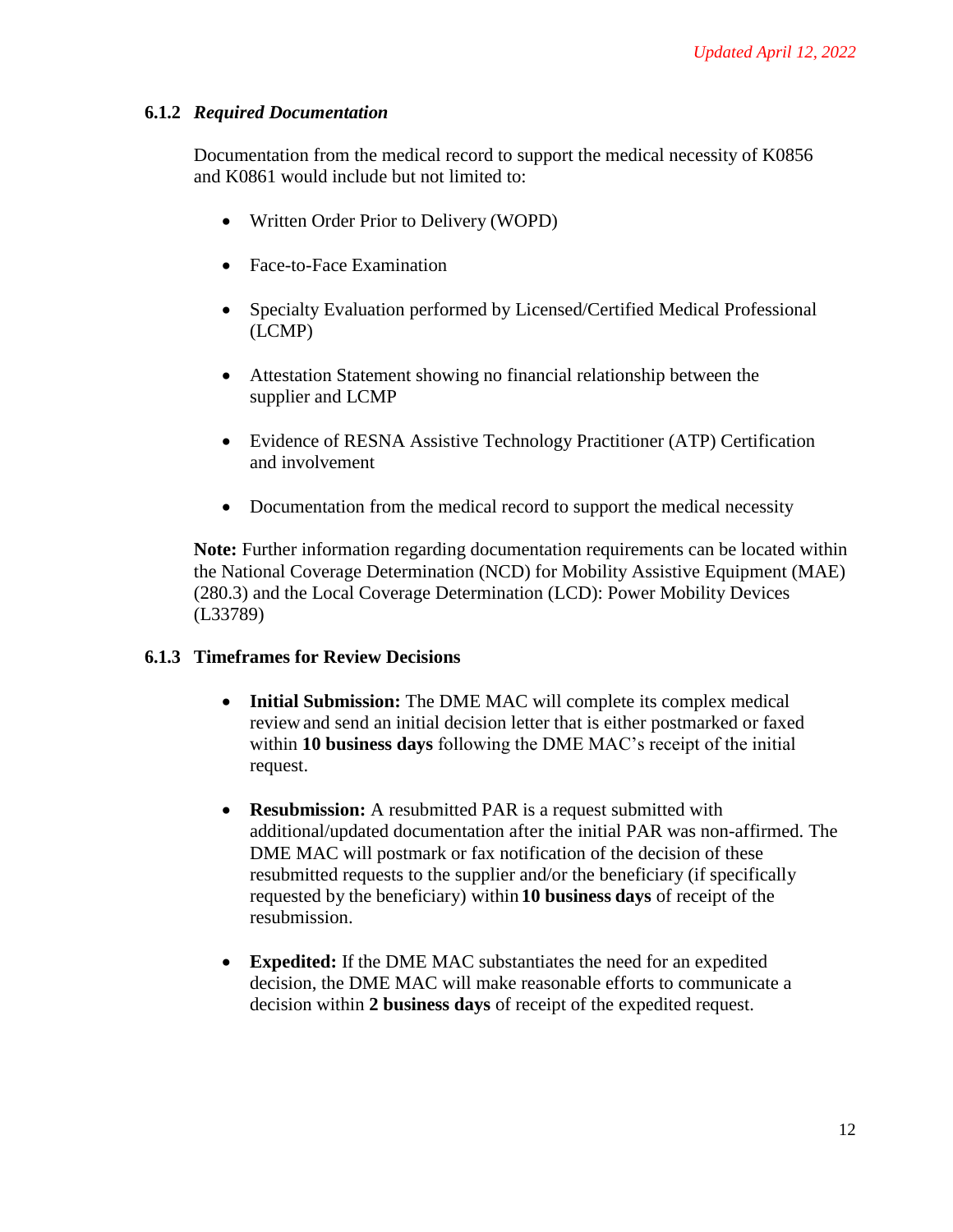#### <span id="page-12-0"></span>**6.1.4** *Validation Period for Prior Authorization for Power Mobility Devices*

PAR decisions for these codes will remain valid for six months following the "affirmed" review decision. For example: if the PAR is affirmed on October 15th, the supplier has until April 15th, 11:59 pm to furnish the PMD. Otherwise, a new PAR will need to be submitted to restart the valid six-month time period.

## **6.2 Program Specifics for Codes K0813, K0814, K0815, K0816, K0820, K0821, K0822, K0823, K0824, K0825, K0826, K0827, K0828, K0829, K0835, K0836, K0837, K0838, K0839, K0840, K0841, K0842, K0843, K0848, K0849, K0850, K0851, K0852, K0853, K0854, and K0855**

#### **6.2.1** *Implementation of Prior Authorization*

The additional codes placed on the Required Prior Authorization List, to be subject to prior authorization as a condition of payment, are:

- K0813- Power wheelchair, group 1 standard, portable, sling/solid seat and back, patient weight capacity up to and including 300 pounds
- K0814- Power wheelchair, group 1 standard, portable, captains chair, patient weight capacity up to and including 300 pounds
- K0815- Power wheelchair, group 1 standard, sling/solid seat and back, patient weight capacity up to and including 300 pounds
- K0816- Power wheelchair, group 1 standard, captains chair, patient weight capacity up to and including 300 pounds
- K0820- Power wheelchair, group 2 standard, portable, sling/solid seat/back, patient weight capacity up to and including 300 pounds
- K0821- Power wheelchair, group 2 standard, portable, captains chair, patient weight capacity up to and including 300 pounds
- K0822- Power wheelchair, group 2 standard, sling/solid seat/back, patient weight capacity up to and including 300 pounds
- K0823- Power wheelchair, group 2 standard, captains chair, patient weight capacity up to and including 300 pounds
- K0824- Power wheelchair, group 2 heavy duty, sling/solid seat/back, patient weight capacity 301 to 450 pounds
- K0825- Power wheelchair, group 2 heavy duty, captains chair, patient weight capacity 301 to 450 pounds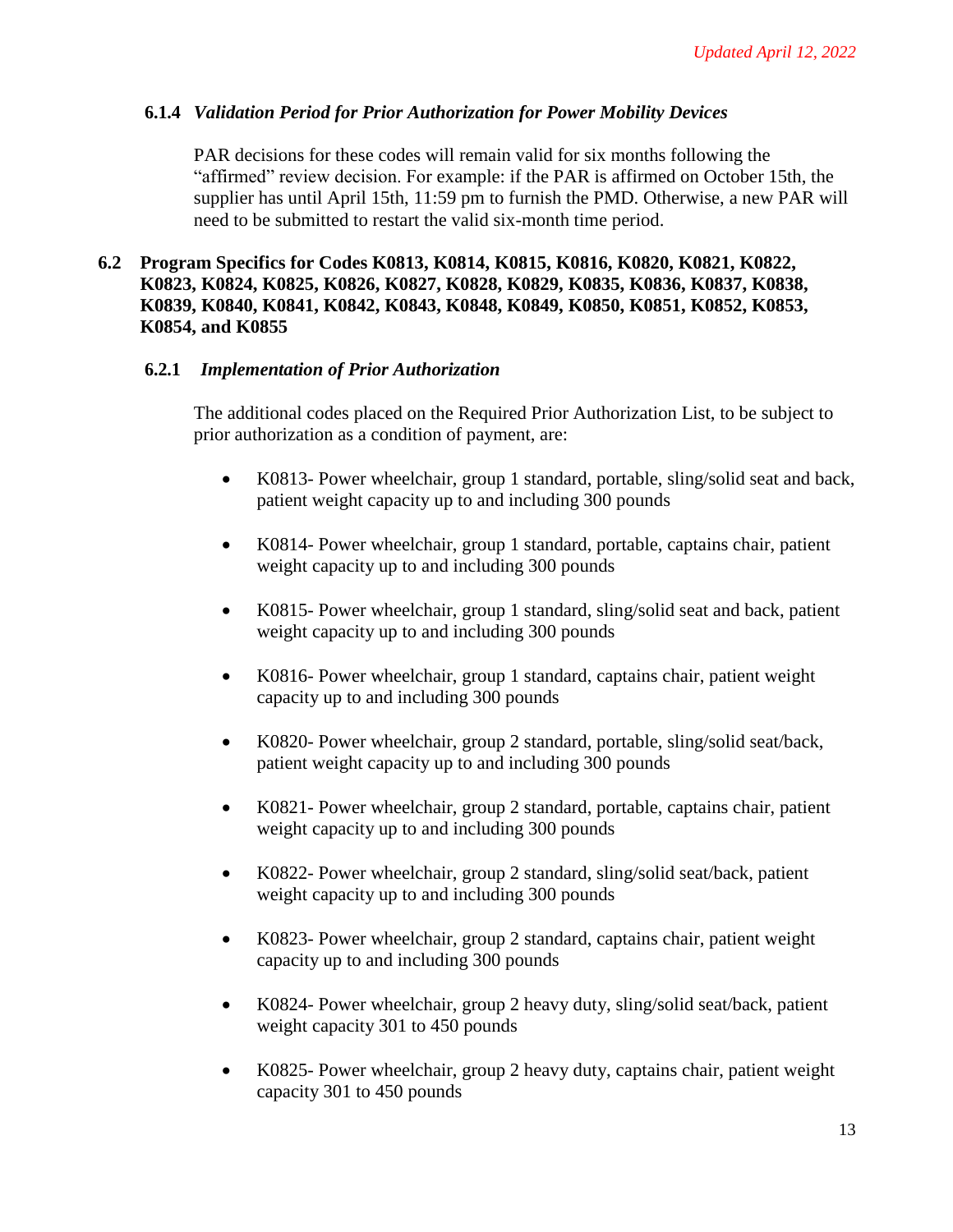- K0826- Power wheelchair, group 2 very heavy duty, sling/solid seat/back, patient weight capacity 451 to 600 pounds
- K0827- Power wheelchair, group 2 very heavy duty, captains chair, patient weight capacity 451 to 600 pounds
- K0828- Power wheelchair, group 2 extra heavy duty, sling/solid seat/back, patient weight capacity 601 pounds or more
- K0829- Power wheelchair, group 2 extra heavy duty, captains chair, patient weight 601 pounds or more
- K0835- Power wheelchair, group 2 standard, single power option, sling/solid seat/back, patient weight capacity up to and including 300 pounds
- K0836- Power wheelchair, group 2 standard, single power option, captains chair, patient weight capacity up to and including 300 pounds
- K0837- Power wheelchair, group 2 heavy duty, single power option, sling/solid seat/back, patient weight capacity 301 to 450 pounds
- K0838- Power wheelchair, group 2 heavy duty, single power option, captains chair, patient weight capacity 301 to 450 pounds
- K0839- Power wheelchair, group 2 very heavy duty, single power option sling/solid seat/back, patient weight capacity 451 to 600 pounds
- K0840- Power wheelchair, group 2 extra heavy duty, single power option, sling/solid seat/back, patient weight capacity 601 pounds or more
- K0841- Power wheelchair, group 2 standard, multiple power option, sling/solid seat/back, patient weight capacity up to and including 300 pounds
- K0842- Power wheelchair, group 2 standard, multiple power option, captains chair, patient weight capacity up to and including 300 pounds
- K0843- Power wheelchair, group 2 heavy duty, multiple power option, sling/solid seat/back, patient weight capacity 301 to 450 pounds
- K0848- Power wheelchair, group 3 standard, sling/solid seat/back, patient weight capacity up to and including 300 pounds
- K0849- Power wheelchair, group 3 standard, captains chair, patient weight capacity up to and including 300 pounds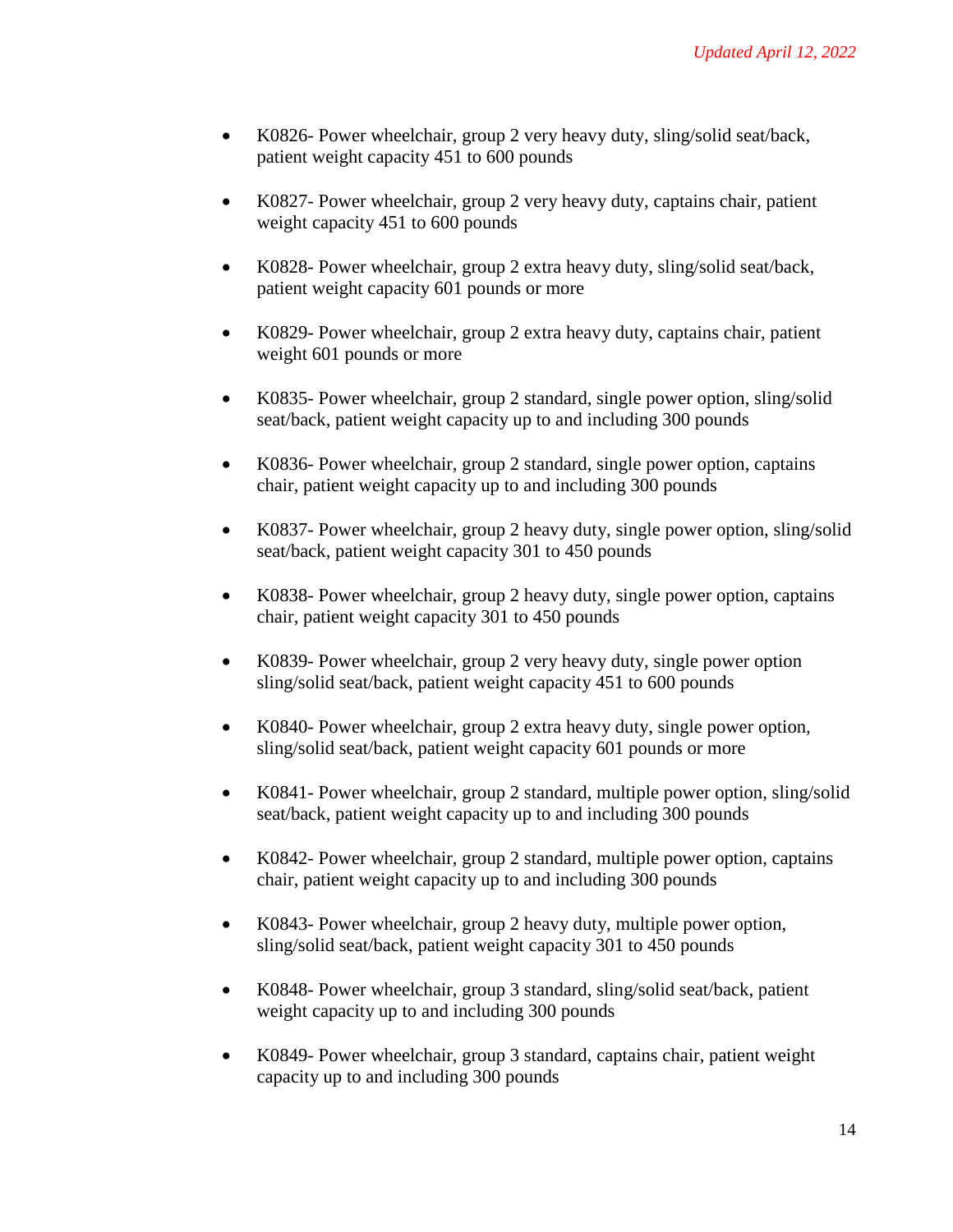- K0850- Power wheelchair, group 3 heavy duty, sling/solid seat/back, patient weight capacity 301 to 450 pounds
- K0851- Power wheelchair, group 3 heavy duty, captains chair, patient weight capacity 301 to 450 pounds
- K0852- Power wheelchair, group 3 very heavy duty, sling/solid seat/back, patient weight capacity 451 to 600 pounds
- K0853- Power wheelchair, group 3 very heavy duty, captains chair, patient weight capacity 451 to 600 pounds
- K0854- Power wheelchair, group 3 extra heavy duty, sling/solid seat/back, patient weight capacity 601 pounds or more
- K0855- Power wheelchair, group 3 extra heavy duty, captains chair, patient weight capacity 601 pounds or more

The prior authorization process for these codes will be implemented nationally. DME MACs will begin accepting PARs for these codes on **August 18, 2018**, for dates of delivery on or after September 1, 2018.

**All new rental series claims nationwide** with a DOS on or after **September 1, 2018**, must have a prior authorization request on file.

## <span id="page-14-0"></span>**6.2.2** *Required Documentation*

Documentation from the medical record to support the medical necessity would include but not limited to:

- WOPD
- Face-to-Face Examination
- Specialty Evaluation performed by Licensed/Certified Medical Professional (LCMP), if applicable
- Attestation Statement showing no financial relationship between the supplier and LCMP, if applicable
- Evidence of RESNA Assistive Technology Practitioner (ATP) Certification and involvement, if applicable
- Documentation from the medical record to support the medical necessity

**Note:** Further information regarding documentation requirements can be located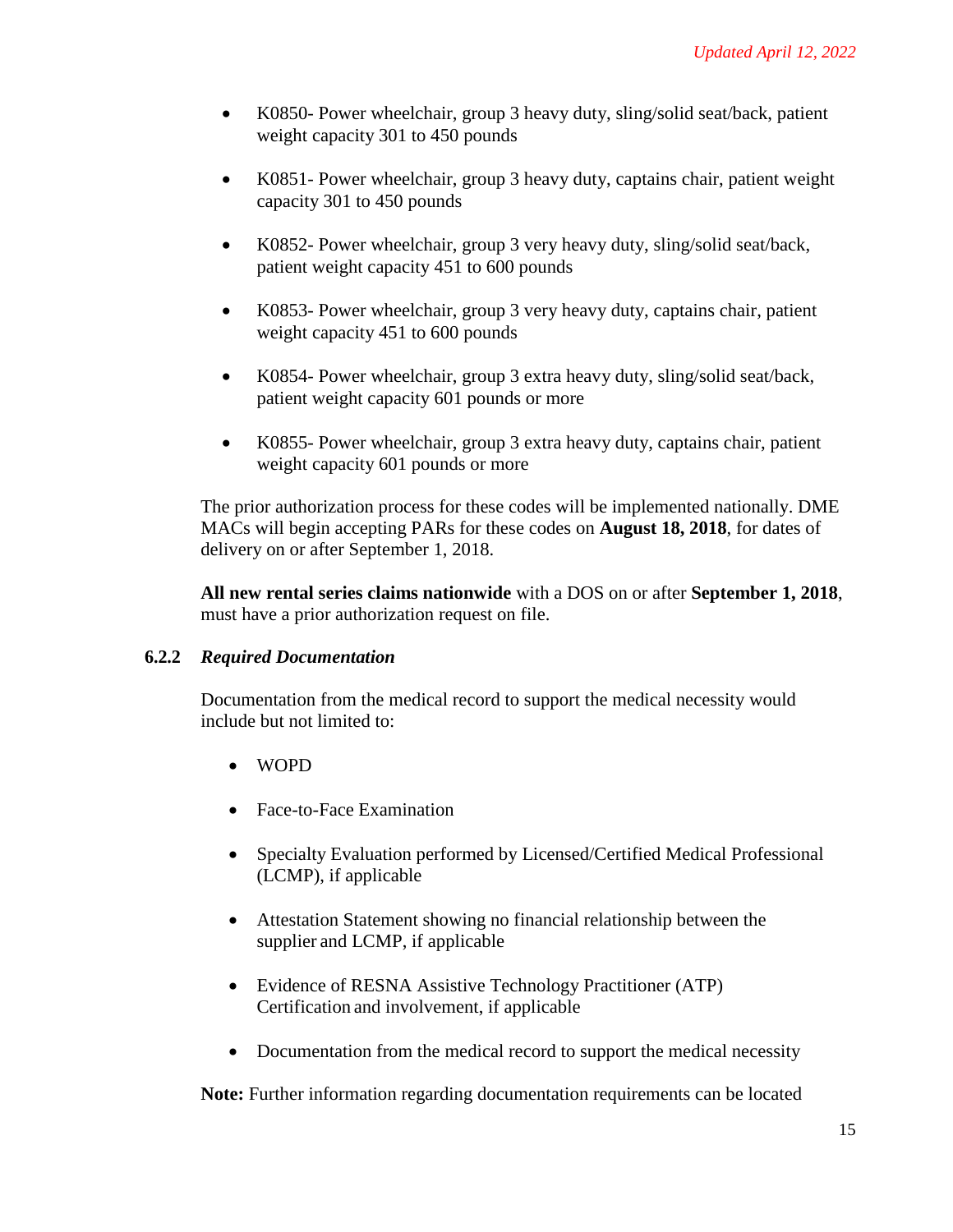within the National Coverage Determination (NCD) for Mobility Assistive Equipment (MAE) (280.3) and the Local Coverage Determination (LCD): Power Mobility Devices (L33789)

## <span id="page-15-0"></span>**6.2.3** *Timeframe for Review Decisions*

- **Initial Submission:** The DME MAC will complete its complex medical review and send an initial decision letter that is either postmarked or faxed within **10 business days** following the DME MAC's receipt of the initial request.
- **Resubmission:** A resubmitted PAR is a request submitted with additional/updated documentation after the initial PAR was non-affirmed. The DME MAC will postmark or fax notification of the decision of these resubmitted requests to the supplier and/or the beneficiary (if specifically requested by the beneficiary) within **10 business days** of receipt of the resubmission.
- **Expedited:** If the DME MAC substantiates the need for an expedited decision, the DME MAC will make reasonable efforts to communicate a decision within **2 business days** of receipt of the expedited request.

## <span id="page-15-1"></span>**6.2.4** *Validation Period for Prior Authorization Decisions for Power Mobility Devices*

PAR decisions for these codes will remain valid for six months following the "affirmed" review decision. For example: if the PAR is affirmed on October 15th, the supplier has until April 15th, 11:59 pm to furnish the PMD. Otherwise, a new PAR will need to be submitted to restart the valid six-month time period.

## <span id="page-15-3"></span><span id="page-15-2"></span>**6.3 Program Specifics for Codes K0857, K0858, K0859, K0860, K0862, K0863, and K0864**

## **6.3.1** *Implementation of Prior Authorization*

The codes placed on the Required Prior Authorization List, to be subject to prior authorization as a condition of payment, are:

- K0857 Power wheelchair, group 3 standard, single power option, captains chair, patient weight capacity up to and including 300 pounds.
- K0858 Power wheelchair, group 3 heavy duty, single power option, sling/solid set/back, patient weight 301 to 450 pounds.
- K0859 Power wheelchair, group 3 heavy duty, single power option, captains chair, patient weight capacity 301 to 450 pounds.
- K0860 Power wheelchair, group 3 heavy duty, single power option, sling/solid seat/back, patient weight capacity 451 to 600 pounds.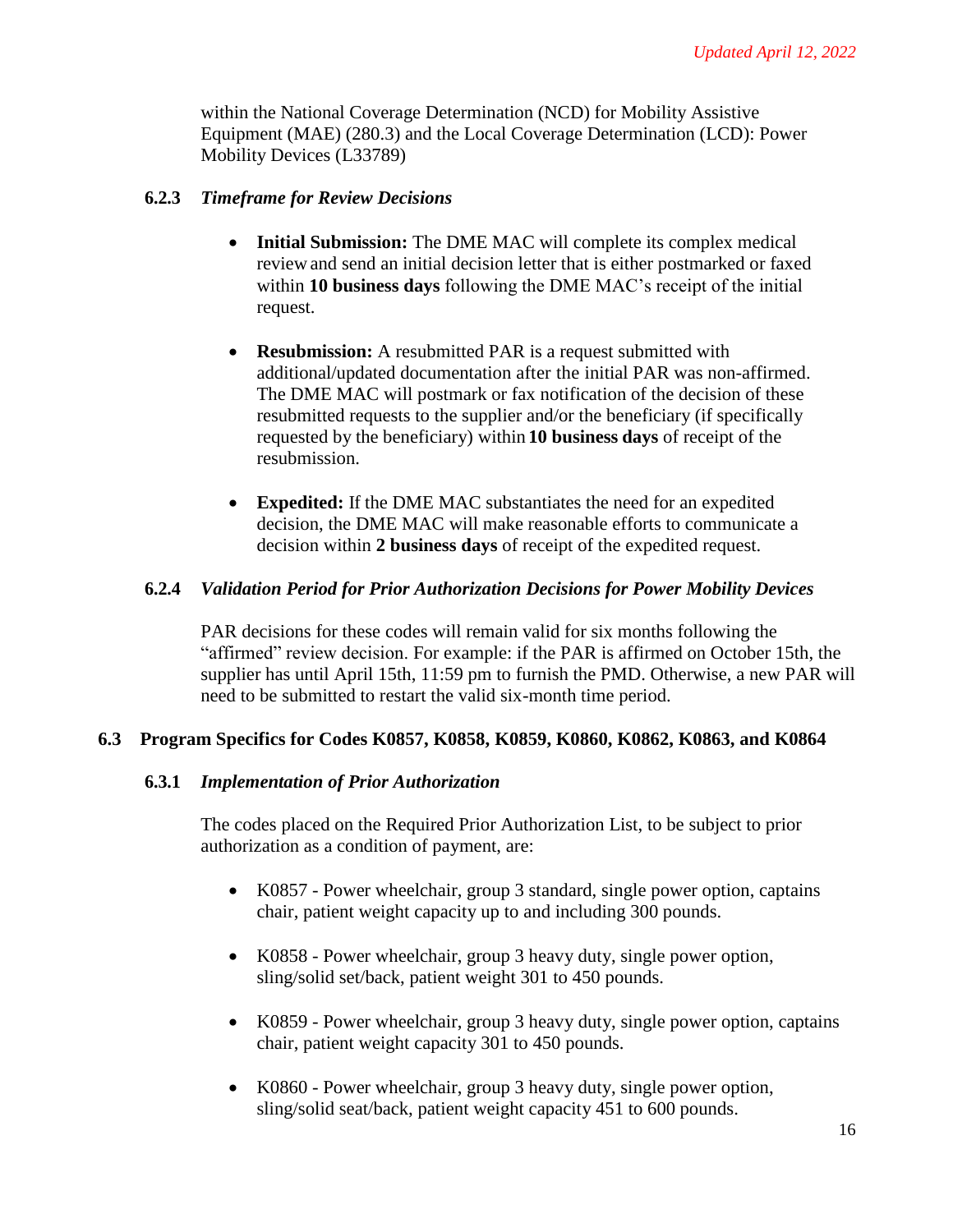- K0862 Power wheelchair, group 3 heavy duty, multiple power option, sling/solid seat/back, patient weight capacity 301 to 450 pounds.
- K0863 Power wheelchair, group 3 heavy duty, multiple power option, sling/solid seat/back, patient weight capacity 451 to 600 pounds.
- K0864 Power wheelchair, group 3 extra heavy duty, multiple power option, sling/solid seat/back, patient weight capacity 601 pounds or more.

The prior authorization process for these codes will be implemented nationally. DME MACs will begin accepting PARs for these codes on **July 8, 2019,** for dates of delivery on or after **July 22, 2019**.

**All new rental series claims nationwide** with a DOS on or after **July 22, 2019,**  must have a prior authorization request on file.

## <span id="page-16-0"></span>**6.3.2 Required Documentation**

Documentation from the medical record to support the medical necessity of K0857, K0858, K0859, K0860, K0862, K0863, and K0864 would include but not limited to:

- WOPD
- Face-to-Face Examination
- Specialty Evaluation performed by Licensed/Certified Medical Professional (LCMP)
- Attestation Statement showing no financial relationship between the supplier and LCMP
- Evidence of RESNA Assistive Technology Practitioner (ATP) Certification and involvement
- Documentation from the medical record to support the medical necessity

**Note:** Further information regarding documentation requirements can be located within the NCD for Mobility Assistive Equipment (MAE): 280.3 and the LCD for Power Mobility Devices: [L33789.](https://www.cms.gov/medicare-coverage-database/details/lcd-details.aspx?LCDId=33789&ver=23&Date&DocID=L33789&SearchType=Advanced&bc=KAAAABAAAAAA)

## <span id="page-16-1"></span>**6.3.3 Timeframes for Review Decisions**

• **Initial Submission:** The DME MAC will complete its complex medical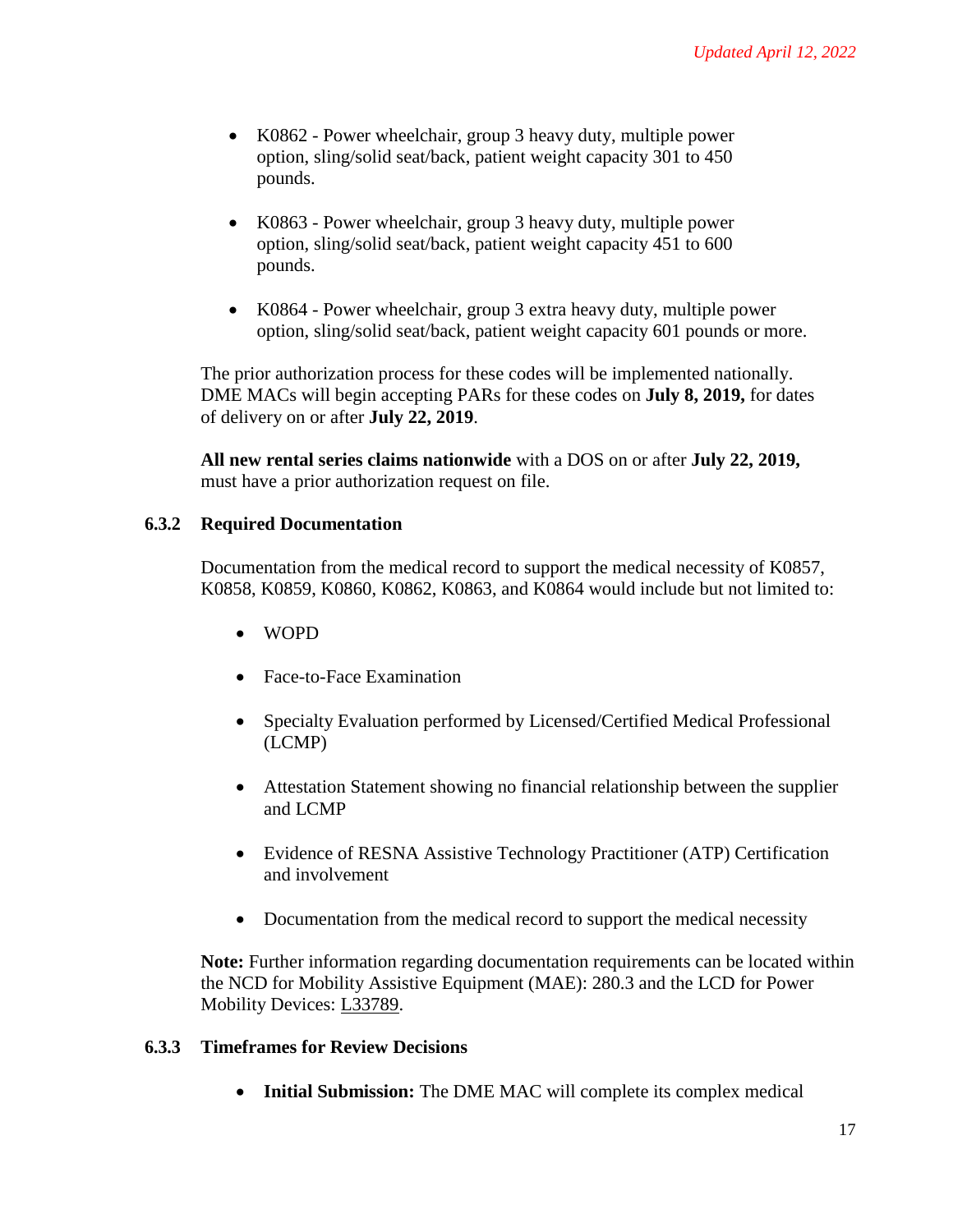review and send an initial decision letter that is either postmarked or faxed within **10 business days** following the DME MAC's receipt of the initial request.

- **Resubmission:** A resubmitted PAR is a request submitted with additional/updated documentation after the initial PAR was non-affirmed. The DME MAC will postmark or fax notification of the decision of these resubmitted requests to the supplier and/or the beneficiary (if specifically requested by the beneficiary) within **10 business days** of receipt of the resubmission.
- **Expedited:** If the DME MAC substantiates the need for an expedited decision, the DME MAC will make reasonable efforts to communicate a decision within **2 business days** of receipt of the expedited request.

## <span id="page-17-0"></span>**6.3.4 Validation Period for Prior Authorization Decisions for Power Mobility Devices**

PAR decisions for these codes will remain valid for six months following the "affirmed" review decision. For example: if the PAR is affirmed on October 15<sup>th</sup>, the supplier has until April  $15<sup>th</sup>$ , 11:59 pm to furnish the PMD. Otherwise, a new PAR will need to be submitted to restart the valid six-month time period.

## <span id="page-17-2"></span><span id="page-17-1"></span>**6.4 Program Specifics for Codes K0800, K0801, K0802, K0806, K0807, and K0808**

## **6.4.1** *Implementation of Prior Authorization*

The codes placed on the Required Prior Authorization List, to be subject to prior authorization as a condition of payment are:

- K0800 Power Operated Vehicle, Group 1 Standard, Patient Weight Capacity up to and including 300 pounds
- K0801 Power Operated Vehicle, Group 1 Heavy Duty, Patient Weight Capacity, 301 To 450 Pounds
- K0802 Power Operated Vehicle, Group 1 Very Heavy Duty, Patient Weight Capacity 451 To 600 Pound
- K0806 Power Operated Vehicle, Group 2 Standard, Patient Weight Capacity Up to And Including 300 Pounds
- K0807 Power Operated Vehicle, Group 2 Heavy Duty, Patient Weight Capacity 301 To 450 Pounds
- K0808 Power Operated Vehicle, Group 2 Very Heavy Duty, Patient Weight Capacity 451 To 600 Pound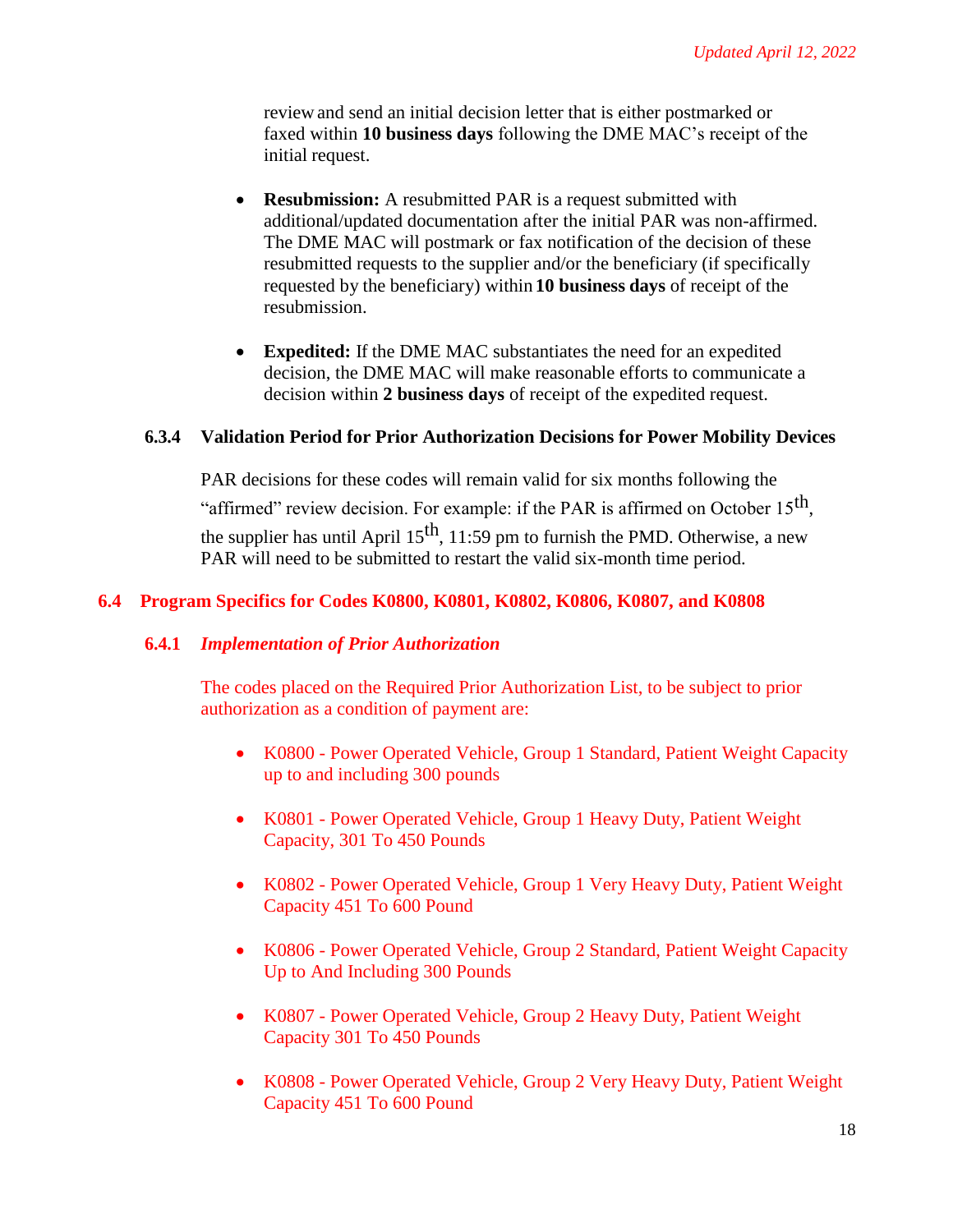The prior authorization process for these codes will be implemented nationally. DME MACs will begin accepting PARs for these codes on **March 30, 2022,** for dates of delivery on or after **April 13, 2022**.

**All new rental series claims nationwide** with a DOS on or after **April 13, 2022,** must have a prior authorization request on file.

## <span id="page-18-0"></span>**6.4.2** *Required Documentation*

Documentation required for the prior authorization request package for K0800, K0801, K0802, K0806, K0807, and K0808 shall include:

- WOPD
- Face-to-Face Examination
- Documentation from the medical record to support the medical necessity

**Note:** Further information regarding documentation requirements can be located within the NCD for Mobility Assistive Equipment (MAE): 280.3 and the LCD for Power Mobility Devices: L33789 and the Power Mobility Devices - Policy Article: A52498.

K0806, K0807, and K0808 are currently not covered as reasonable and necessary and will not be affirmed on prior authorization

## <span id="page-18-1"></span>**6.4.3** *Timeframes for Review Decisions*

- **Initial Submission:** The DME MAC will conduct a medical record review and communicate a written decision to the requester/submitter within **10 business days** (excluding federal holidays and weekends) of receipt of documentation for the initial PA request.
- **Resubmission:** The DME MAC will conduct a medical record review and communicate a written decision to the requester/submitter within **10 business days** (excluding federal holidays and weekends) of receipt of documentation for the resubmission of the PA request.
- **Expedited:** If the DME MAC substantiates the need for an expedited decision, the DME MAC will make reasonable efforts to communicate a decision within **2 business days** of receipt of the expedited PA request.

## <span id="page-18-2"></span>**6.4.4** *Validation Period for Prior Authorization Decisions for Power Operated Vehicles*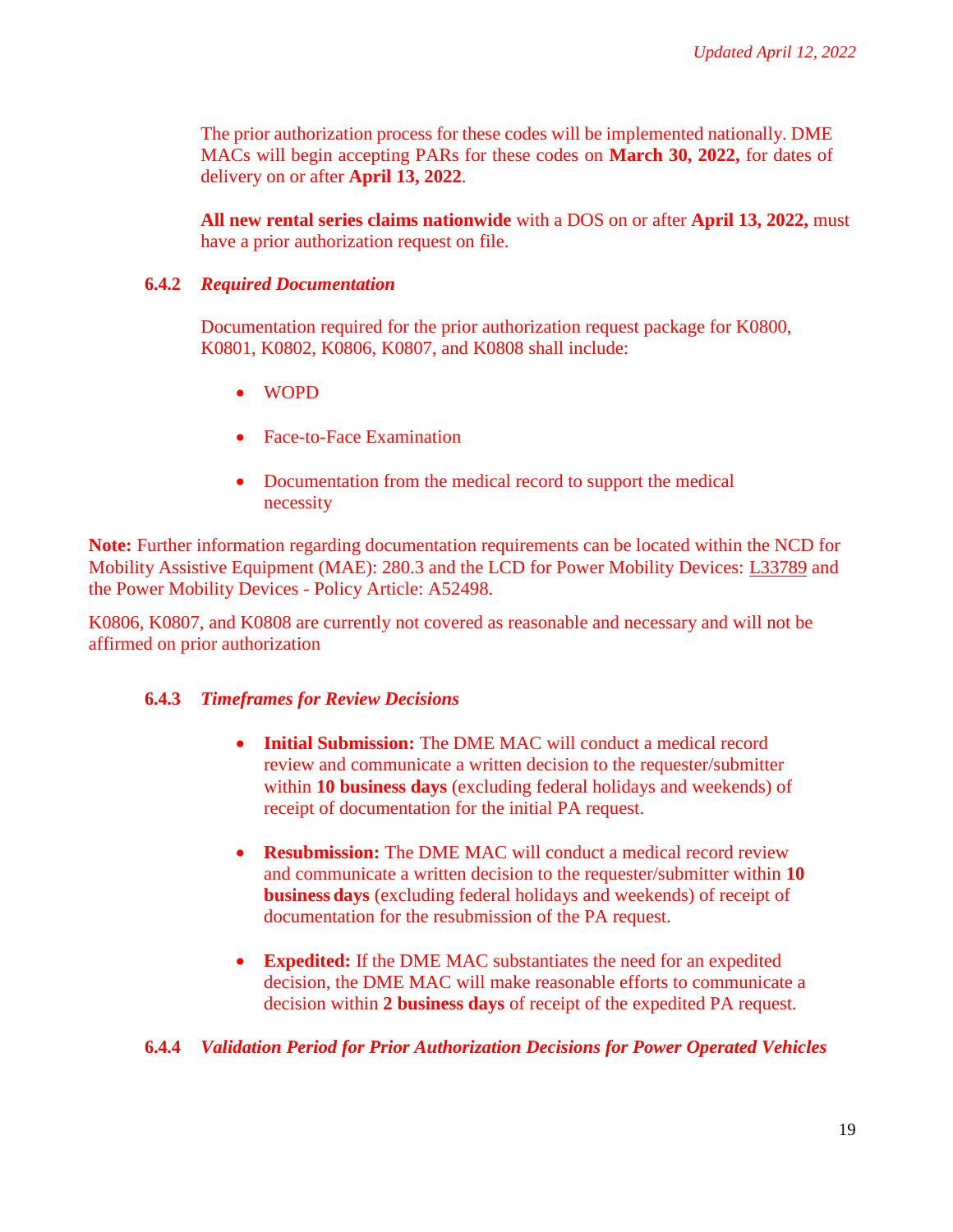PAR decisions for these codes will remain valid for six months following the "affirmed" review decision. For example: if the PAR is affirmed on October 15th, the supplier has until April 15th, 11:59 pm to furnish the PMD. Otherwise, a new PAR will need to be submitted to restart the valid six-month time period.

## <span id="page-19-1"></span><span id="page-19-0"></span>**6.5 Program Specifics for Codes E0193, E0277, E0371, E0372, and E0373**

#### **6.5.1** *Implementation of Prior Authorization*

The codes placed on the Required Prior Authorization List, to be subject to prior authorization as a condition of payment, are:

- E0193 Powered Air Flotation Bed (Low Air Loss Therapy)
- E0277 Powered Pressure-Reducing Air Mattress
- E0371 Non-powered Advanced Pressure Reducing Overlay for Mattress, Standard Mattress Length and Width
- E0372 Powered Air Overlay for Mattress, Standard Mattress Length and Width
- E0373 Non-powered Advanced Pressure Reducing Mattress

The prior authorization process for these codes will be implemented in two phases. Phase 1 limits the prior authorization requirement to 4 states (one per DME MAC jurisdiction). Phase 2 expands the program nationally*.*

## **Phase 1**

- DME MACs will begin accepting prior authorization requests for E1093, E0277, E0371, E0372, E0373 on July 8, 2019, for California, Indiana, New Jersey, and North Carolina, for dates of delivery on or after July 22, 2019.
	- o Note: States are assigned based upon the beneficiary's permanent address (per CMS IOM 100-04, Ch.1, §10.1.5.1)
- **All new rental series** claims, within the specified states, for E0193, E0277, E0371, E0372, and E0373 with a date of service (DOS) on or after **July 22, 2019** must have a prior authorization request on file as a condition of payment.

## **Phase 2**

• DME MACs will begin accepting prior authorization requests for E0193, E0277, E0371, E0372, and E0373 on **October 7, 2019** for all remaining states/territories**,** for dates of delivery on or after **October 21, 2019***.*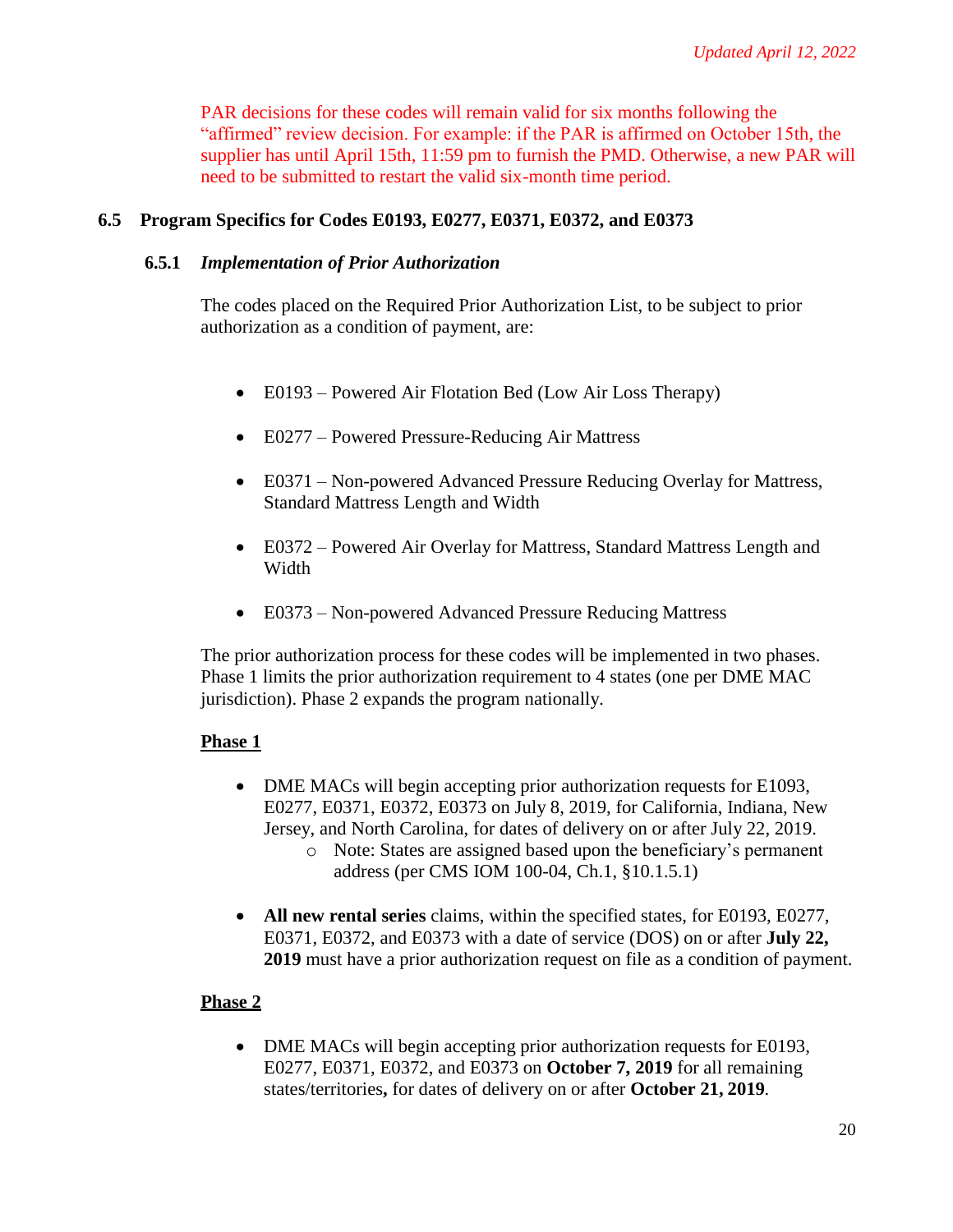• **All new rental series claims nationwide,** for E0193, E0277, E0371, E0372, and E0373 with a DOS on or after **October 21, 2019,** must have a prior authorization request on file.

## <span id="page-20-0"></span>**6.5.2** *Required Documentation*

Documentation required for the prior authorization request package for E0193, E0277, E0371, E0372, and E0373 shall include:

- Standard Written Order (SWO)
- Documentation from the medical record to support the medical necessity

**Note:** Further information regarding documentation requirements can be located within the LCD for Pressure Reducing Support Surfaces (PRSS) – Group 2 [\(L33642\)](https://www.cms.gov/medicare-coverage-database/details/lcd-details.aspx?LCDId=33642&ver=18&CoverageSelection=Both&ArticleType=All&PolicyType=Final&s=All&KeyWord=support%2Bsurface&KeyWordLookUp=Title&KeyWordSearchType=And&bc=gAAAACAAAAAA) and the Program Integrity Manual [\(PIM 5.2\)](https://www.cms.gov/Regulations-and-Guidance/Guidance/Manuals/Downloads/pim83c05.pdf) – Items and Services Having Special DME Review Considerations.

## <span id="page-20-1"></span>**6.5.3** *Timeframes for Review Decisions*

- **Initial Submission:** The DME MAC will complete its complex medical review and ensure that the written decision is faxed, postmarked, or delivered electronically within **5 business days** (excluding federal holidays and weekends) of the DME MAC's receipt of the initial request.
- **Resubmission:** A resubmitted PAR is a request submitted with additional/updated documentation after the initial PAR was non-affirmed. The DME MAC will ensure that the written decision is faxed, postmarked, or delivered electronically by the 5th business day of these resubmitted requests to the supplier and/or the beneficiary (if specifically requested by the beneficiary) within**5 business days** of receipt of the resubmission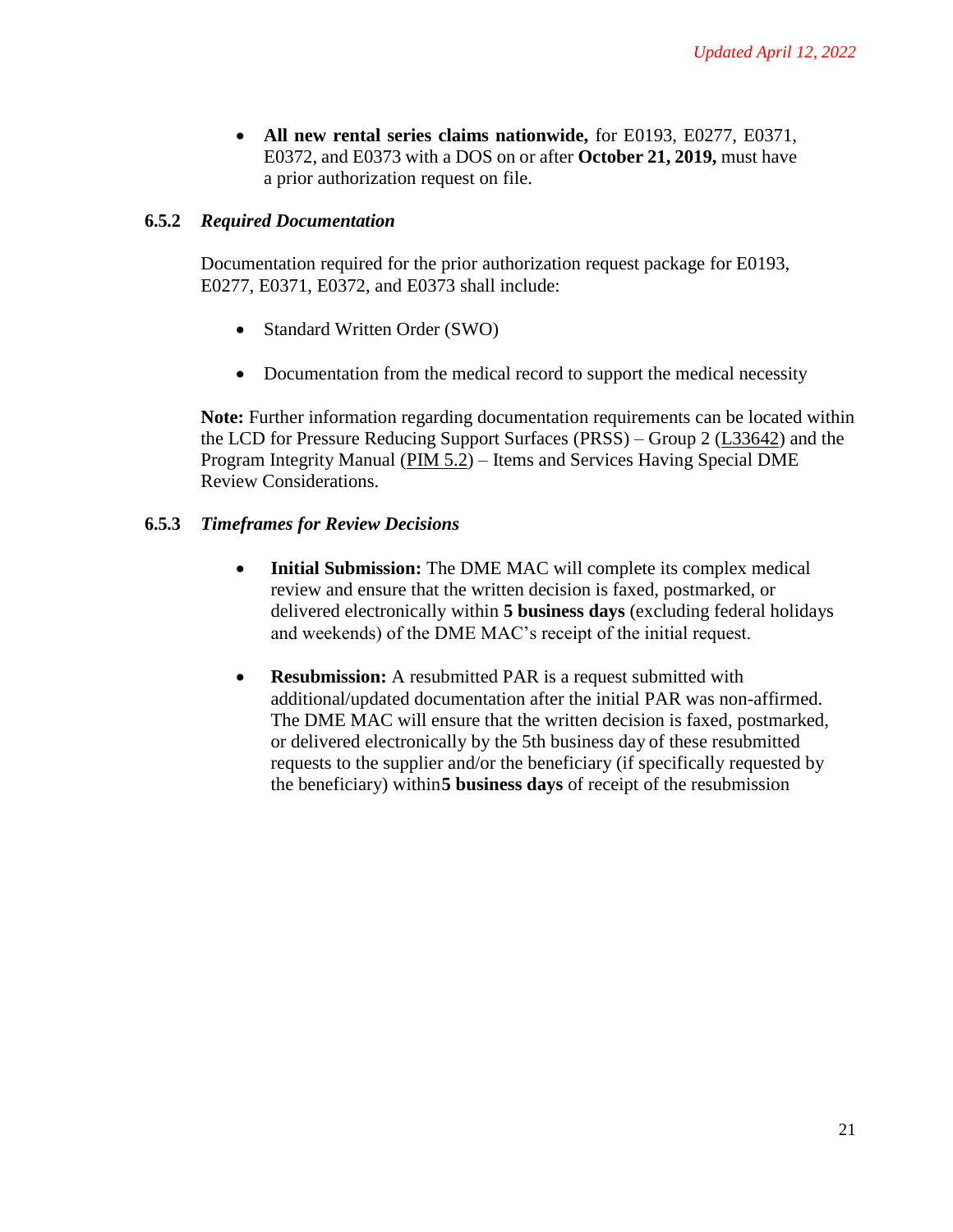• **Expedited:** If the DME MAC substantiates the need for an expedited decision, the DME MAC will make reasonable efforts to communicate a decision within **2 business days** of receipt of the expedited request. For expedited review requests, suppliers should use fax, esMD, or the MAC Portal to avoid delays with mailing.

**Note:** One of the coverage criteria in LCD [L33642](https://www.cms.gov/medicare-coverage-database/details/lcd-details.aspx?LCDId=33642&ver=18&CoverageSelection=Both&ArticleType=All&PolicyType=Final&s=All&KeyWord=support%2Bsurface&KeyWordLookUp=Title&KeyWordSearchType=And&bc=gAAAACAAAAAA) for Pressure Reducing Support Surfaces – Group 2 requires that the beneficiary has diagnosis of a myocutaneous flap or skin graft for a pressure ulcer on the trunk or pelvis within the past 60 days and has been on a group 2 or 3 support surface immediately prior to discharge from a hospital or nursing facility within the past 30 days. Patients with the above conditions may meet the criteria for an expedited review. Suppliers shall ensure that the PAR clearly notes an expedited request and is completed accurately to ensure expeditious processing.

## <span id="page-21-0"></span>**6.5.4** *Validation Period for Prior Authorization Decisions for Pressure Reducing Support Surfaces*

PAR decisions for these codes will remain valid for one month following the "affirmed" review decision. For example: if the PAR is affirmed on October 15th, the supplier has until November 15th, 11:59 pm to furnish the PRSS. Otherwise, a new PAR will need to be submitted to restart the valid month time period.

## <span id="page-21-2"></span><span id="page-21-1"></span>**6.6 Program Specifics for Codes L5856, L5857, L5858, L5973, L5980, and L5987**

## **6.6.1** *Implementation of Prior Authorization*

The codes placed on the Required Prior Authorization List, to be subject to prior authorization as a condition of payment are:

- L5856 Addition to lower extremity prosthesis, endoskeletal knee-shin system, microprocessor control feature, swing and stance phase, includes electronic sensor(s), any type
- L5857 Addition to lower extremity prosthesis, endoskeletal knee-shin system, microprocessor control feature, swing phase only, includes electronic sensor(s), any type
- L5858 Addition to lower extremity prosthesis, endoskeletal knee-shin system, microprocessor control feature, stance phase only, includes electronic sensor(s), any type
- L5973 Endoskeletal ankle foot system, microprocessor controlled feature, dorsiflexion and/or plantar flexion control, includes power source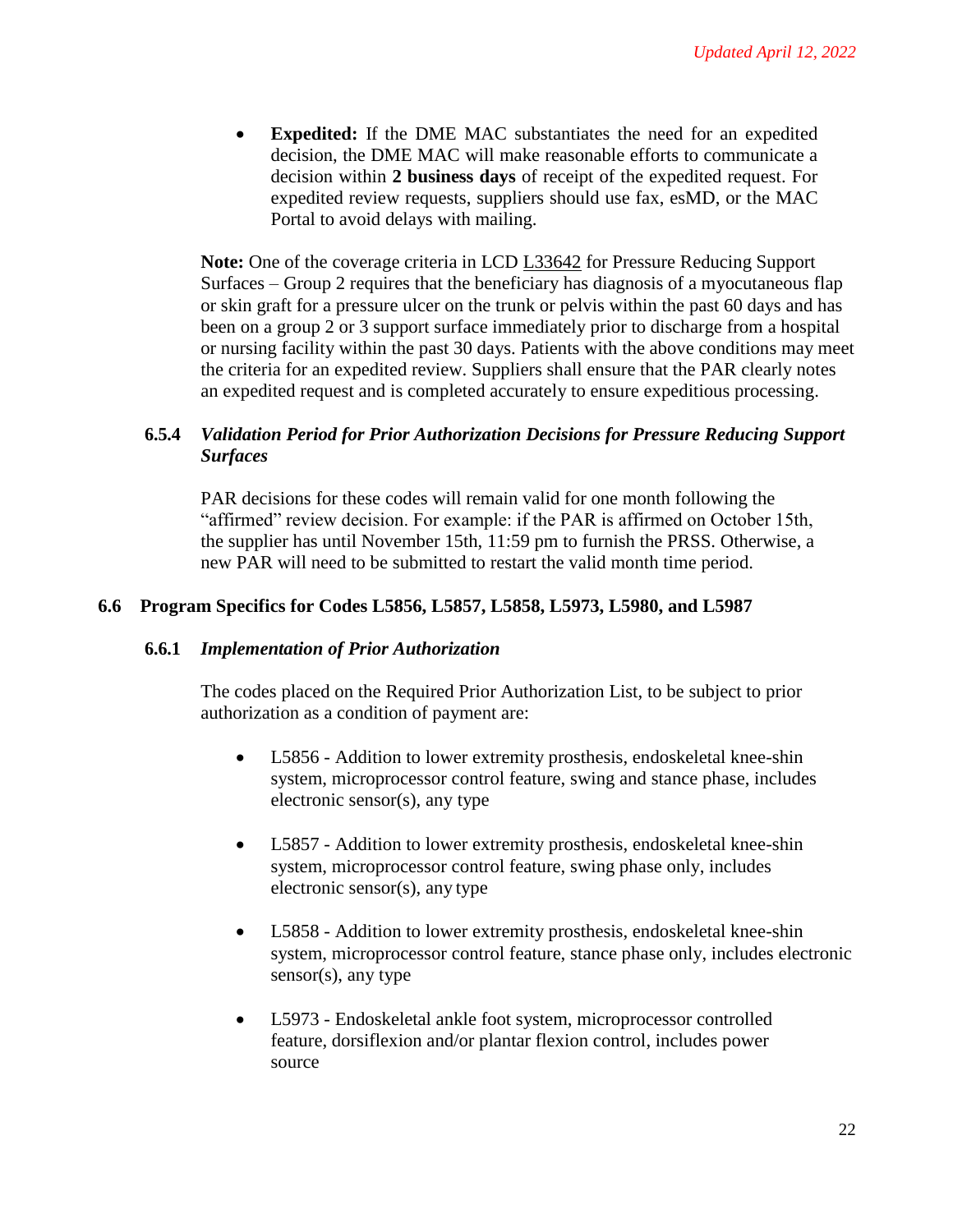- L5980 All lower extremity prostheses, flex foot system
- L5987 All lower extremity prosthesis, shank foot system with vertical loading pylon

The prior authorization process for these codes will be implemented in two phases. Phase 1 limits the prior authorization requirement to 4 states (one per DME MAC jurisdiction). Phase 2 expands the program nationally.

## **Phase 1**

• DME MACs will begin to accept prior authorization requests for codes L5856, L5857, L5858, L5973, L5980, and L5987 in California, Michigan, Pennsylvania, and Texas, one state from each DME MAC Jurisdiction, on August 18, 2020 for items furnished on or after September 1, 2020.<sup>1</sup>

## **Phase 2**

• DME MACs will begin to accept prior authorization requests for codes L5856, L5857, L5858, L5973, L5980 and L5987 in all of the remaining states and territories in all four DME MAC jurisdictions on November 17, 2020 for items furnished on or after December 1, 2020.

## <span id="page-22-0"></span>**6.6.2** *Required Documentation*

Documentation required for the prior authorization request package for L5856, L5857, L5858, L5973, L5980 and L5987 shall include:

• SWO

 $\overline{\phantom{a}}$ 

• Documentation from the medical record to support the medical necessity

**Note:** Suppliers are reminded that Section 1834(h)(5) of the Act states that for purposes of determining the reasonableness and medical necessity of orthotics and prosthetics, documentation created by orthotists and prosthetists shall be considered part of the individual's medical record to support documentation created by eligible professionals as described in section  $1848(k)(3)(B)$  of the Act.

<sup>&</sup>lt;sup>1</sup> The implementation of the prior authorization requirement for lower limb prosthetic codes L5856, L5857, L5858, L5973, L5980, and L5987 initially scheduled for the first four states for May 11, 2020 and the remaining states and territories initially scheduled for October 8, 200 were delayed due to the Covid-19 pandemic and public health emergency.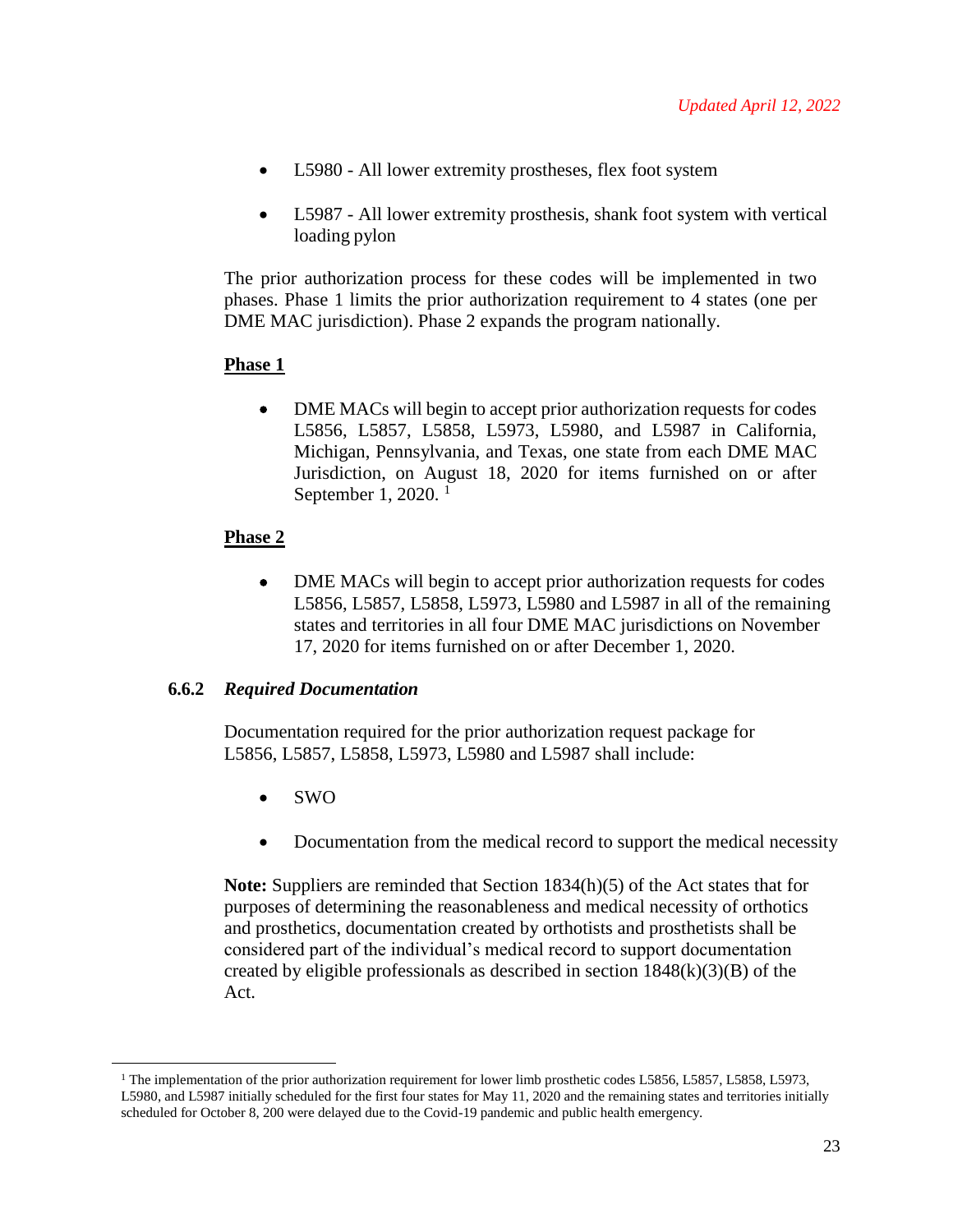Documentation from a face-to-face encounter conducted by a treating practitioner, as well as documentation created by an orthotist or prosthetist becomes part of the medical records and if the orthotist or prosthetist notes support the documentation created by eligible professionals described in section  $1848(k)(3)(B)$ , they can be used together to support medical necessity of an ordered DMEPOS item. In the event the orthotist or prosthetist documentation does not support the documentation created by the eligible professional, the DME MAC may deny payment.

Further information regarding documentation requirements can be located within the LCD for Lower Limb Prostheses (LLP) (L33787) and the Program Integrity Manual (PIM 5.2) – Items and Services Having Special DME Review Considerations.

#### <span id="page-23-0"></span>**6.6.3 Timeframes for Review Decisions**

- **Initial Submission:** The DME MAC will conduct a medical record review and communicate a written decision to the requester/submitter within **10 business days** (excluding federal holidays and weekends) of receipt of documentation for the initial PA requests.
- **Resubmission:** The DME MAC will conduct a medical record review and communicate a written decision to the requester/submitter within **10 business days** (excluding federal holidays and weekends) of receipt of documentation for the resubmission of the PA request.
- **Expedited:** If the DME MAC substantiates the need for an expedited decision, the DME MAC will make reasonable efforts to communicate a decision within **2 business days** of receipt of the expedited PA request.

## <span id="page-23-1"></span>**6.6.4 Validation Period for Prior Authorization Decisions for Lower Limb Prosthetics**

PAR decisions for these codes will remain valid for one hundred and twenty (120) calendar days following the provisional affirmation review decision. The supplier has up to 120 days to furnish the LLP. For example: If the PAR is affirmed on October 15th, the supplier has until February 12th, 11:59pm to furnish the LLP. Otherwise, a new PAR will need to be submitted to restart the valid 120-day time period.

## <span id="page-23-2"></span>**6.7 Program Specifics for Codes L0648, L0650, L1832, L1833, and L1851**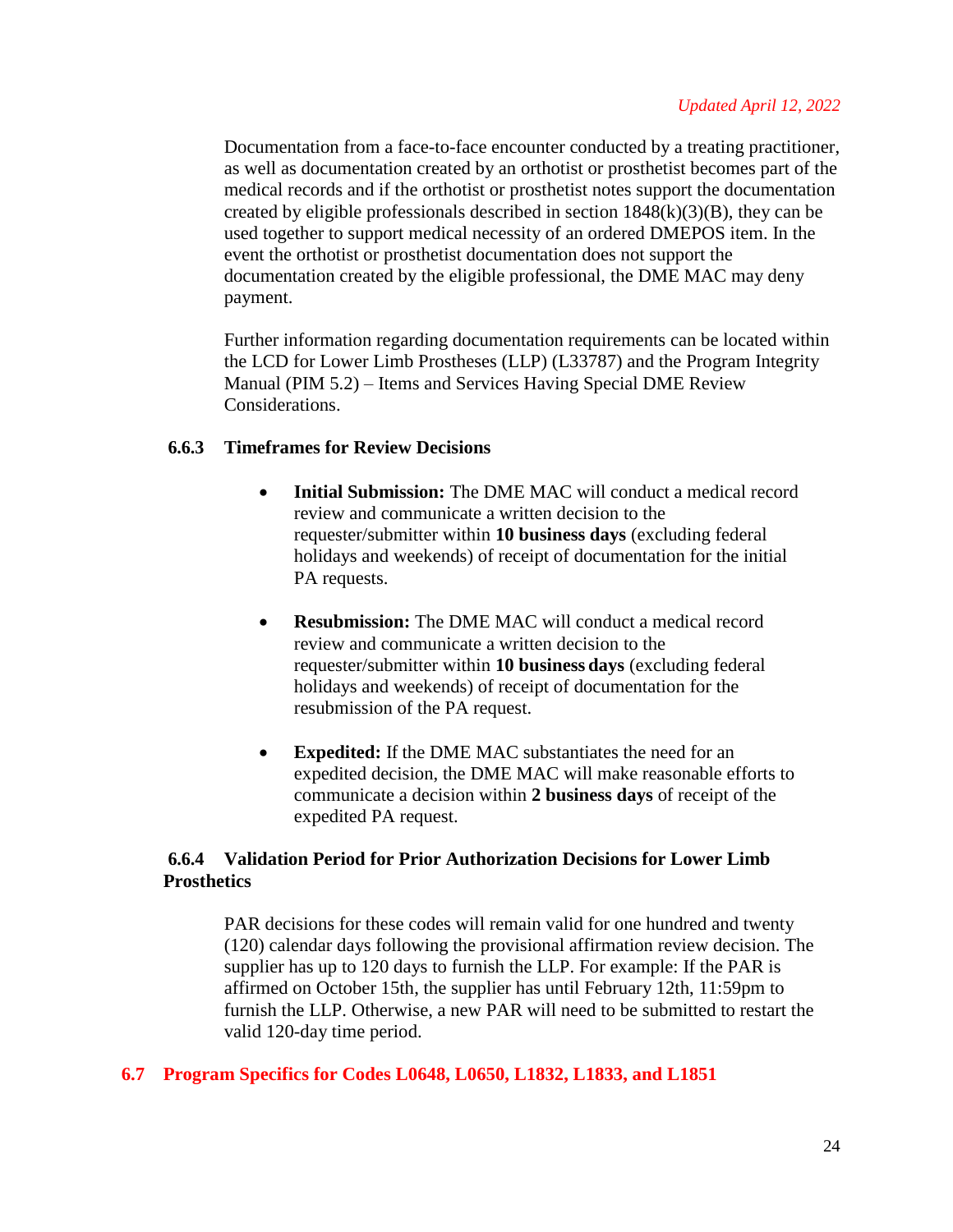## <span id="page-24-0"></span>**6.7.1 Implementation of Prior Authorization**

The codes placed on the Required Prior Authorization List, to be subject to prior authorization as a condition of payment, are:

- L0648 Lumbar-sacral orthosis, sagittal control, with rigid anterior and posterior panels, posterior extends from sacrococcygeal junction to t-9 vertebra, produces intracavitary pressure to reduce load on the intervertebral discs, includes straps, closures, may include padding, shoulder straps, pendulous abdomen design, prefabricated, off-the-shelf
- L0650 Lumbar-sacral orthosis, sagittal-coronal control, with rigid anterior and posterior frame/panel(s), posterior extends from sacrococcygeal junction to t-9 vertebra, lateral strength provided by rigid lateral frame/panel(s), produces intracavitary pressure to reduce load on intervertebral discs, includes straps, closures, may include padding, shoulder straps, pendulous abdomen design, prefabricated, off-the-shelf
- L1832 Knee orthosis, adjustable knee joints (unicentric or polycentric), positional orthosis, rigid support, prefabricated item that has been trimmed, bent, molded, assembled, or otherwise customized to fit a specific patient by an individual with expertise
- L1833 Knee orthosis, adjustable knee joints (unicentric or polycentric), positional orthosis, rigid support, prefabricated, off-the shelf
- L1851 Knee orthosis (ko), single upright, thigh and calf, with adjustable flexion and extension joint (unicentric or polycentric), medial-lateral and rotation control, with or without varus/valgus adjustment, prefabricated, off-the-shelf

The prior authorization process for these codes will be implemented in three phases. Phase 1 limits the prior authorization requirement to 4 states (one state per DME MAC jurisdiction). Phase 2 expands the prior authorization requirement to twelve additional states (three states per DME jurisdiction). Phase 3 expands it to all remaining states.

## **Phase 1**

• DME MACs will begin accepting prior authorization requests in New York, Illinois, Florida, and California on **March 30, 2022,** for items furnished on or after **April 13, 2022.**

## **Phase 2**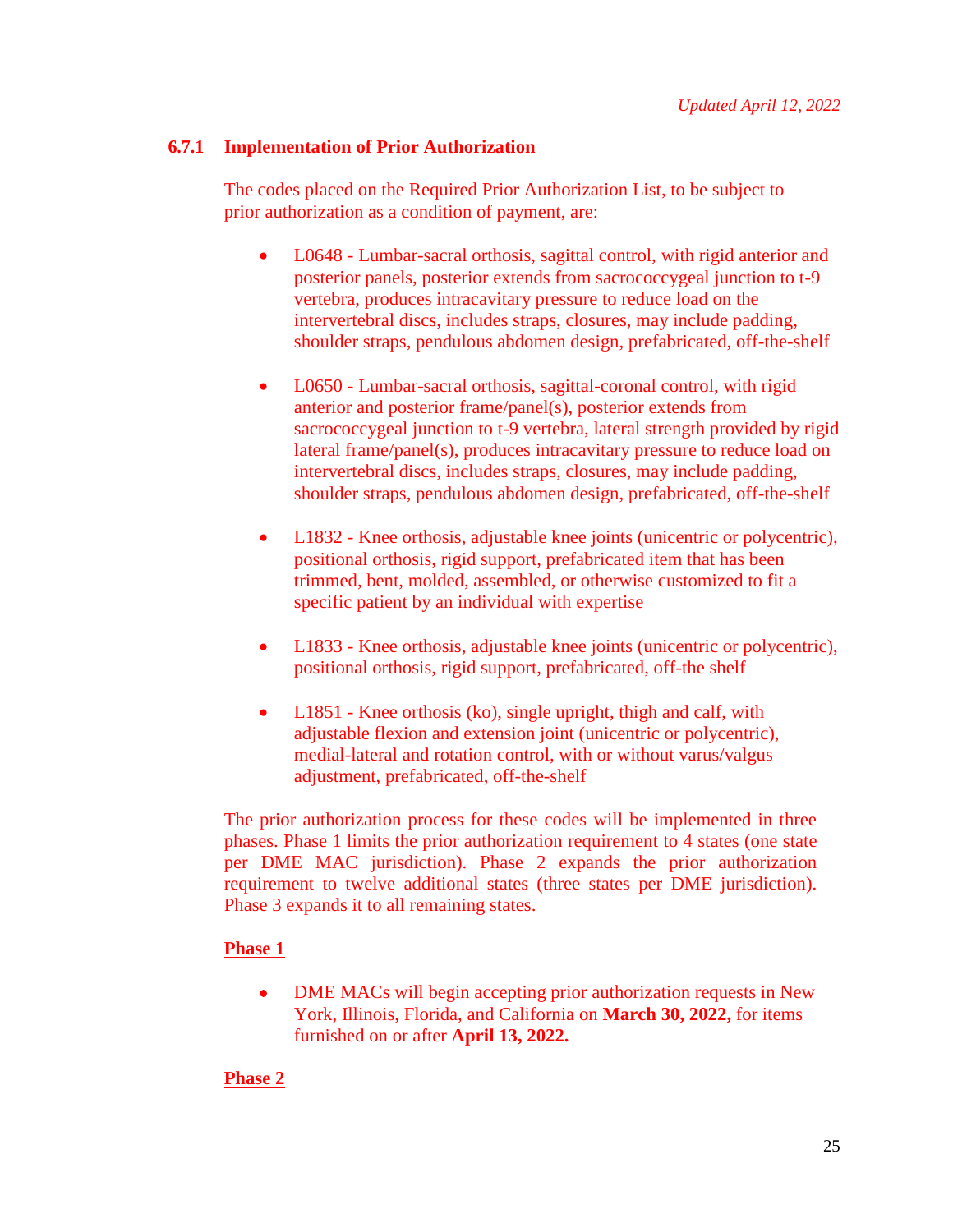• DME MACs will begin accepting prior authorization requests in Maryland, Pennsylvania, New Jersey, Michigan, Ohio, Kentucky, Texas, North Carolina, Georgia, Missouri, Arizona, Washington, on **June 28, 2022,** for items furnished on or after **July 12, 2022.**

#### **Phase 3**

• DME MACs will begin accepting prior authorization requests for all remaining States and territories on **September 26, 2022, f**or items furnished on or after **October 10, 2022.**

#### <span id="page-25-0"></span>**6.7.2 Required Documentation**

Documentation required for the prior authorization request package for L0648, L0650, L1832, L1833, and L1851

- WOPD
- Face to Face Examination
- Documentation from the medical record to support the medical necessity

**Note:** Suppliers are reminded that Section 1834(h)(5) of the Act states that for purposes of determining the reasonableness and medical necessity of orthotics and prosthetics, documentation created by orthotists and prosthetists shall be considered part of the individual's medical record to support documentation created by eligible professionals as described in section  $1848(k)(3)(B)$  of the Act.

Documentation from a face-to-face encounter conducted by a treating practitioner, as well as documentation created by an orthotist or prosthetist becomes part of the medical records and if the orthotist or prosthetist notes support the documentation created by eligible professionals described in section  $1848(k)(3)(B)$ , they can be used together to support medical necessity of an ordered DMEPOS item. In the event the orthotist or prosthetist documentation does not support the documentation created by the eligible professional, the DME MAC may deny payment.

**Note:** Further information regarding documentation requirements can be located within the LCD for Knee Orthoses (L33318) and the Knee Orthosis Policy Article (A52465); within the LCD for Spinal Orthoses: TLSO and LSO (L33790) and the Spinal Orthosis: TLSO and LSO Policy Article (A5200); and the Program Integrity Manual Program Integrity Manual [\(PIM 5.2\)](https://www.cms.gov/Regulations-and-Guidance/Guidance/Manuals/Downloads/pim83c05.pdf) –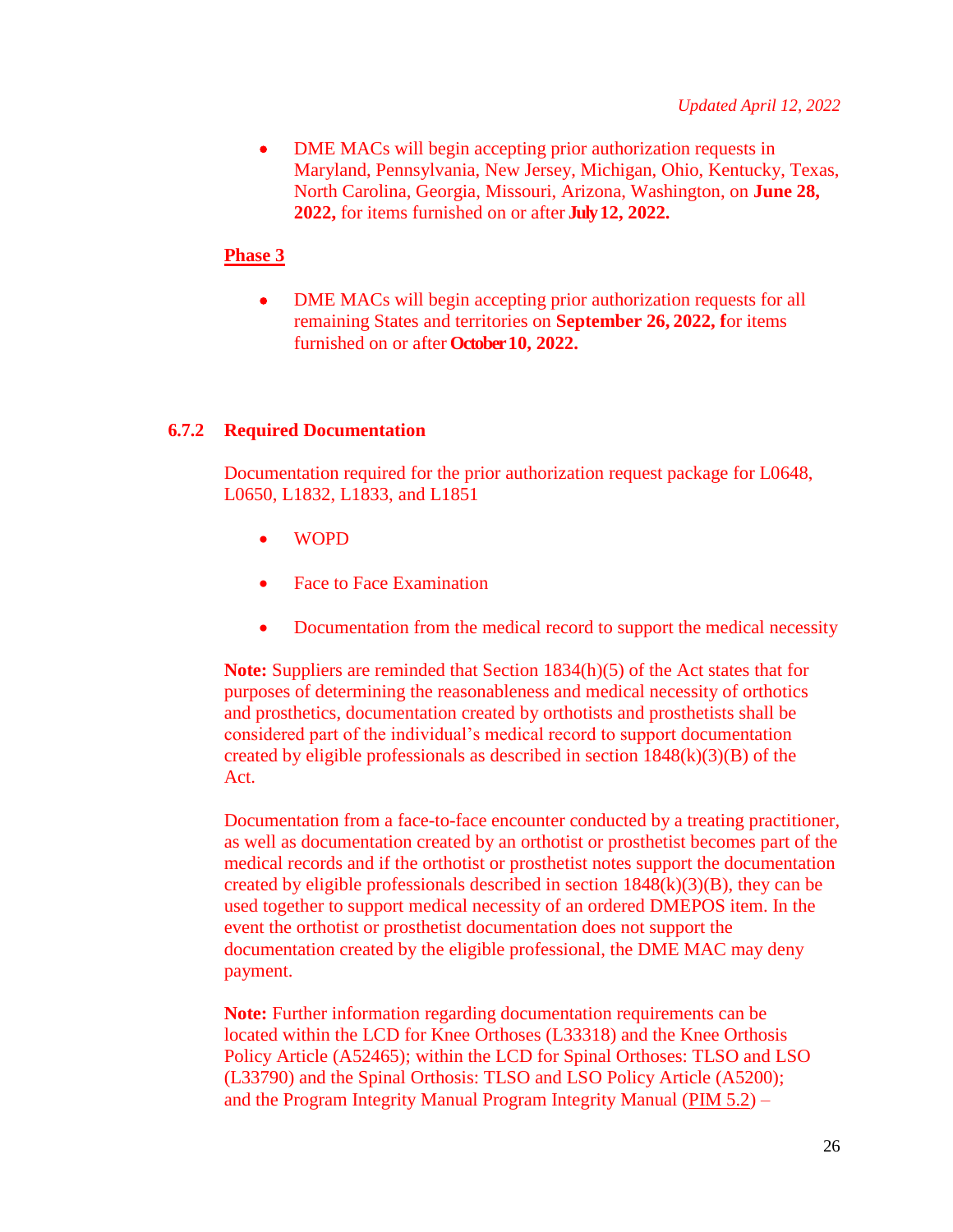Items and Services Having Special DME Review Considerations.

#### <span id="page-26-0"></span>**6.7.3 Timeframes for Review Decisions**

- **Initial Submission:** The DME MAC will conduct a medical record review and communicate a written decision to the requester/submitter within **5 business days** (excluding federal holidays and weekends) of receipt of documentation for the initial PA request.
- **Resubmission:** The DME MAC will conduct a medical record review and communicate a written decision to the requester/submitter within 5 business days (excluding federal holidays and weekends) of receipt of documentation for the resubmission of the PA request.
- **Expedited:** Prior Authorization requests are processed in an expedited manner when the beneficiary's health/life is in jeopardy without the use of the orthotic device within the regular review timeframe; e.g., when a beneficiary suffers an acute injury to the knee or spine. If the DME MAC substantiates the need for an expedited decision, the DME MAC will make reasonable efforts to communicate a decision within **2 business days** of receipt of the expedited PA request. Suppliers shall ensure that the PAR clearly notes an expedited request and is completed accurately to ensure expeditious processing.

**Note: Acute Situations**: Due to the need for certain patients to receive an orthoses item that may otherwise be subject to prior authorization when the two-day expedited review would delay care and risk the health or life of the beneficiary, we are suspending prior authorization requirements for HCPCS codes L0648, L0650, L1832, L1833, and L1851 furnished under these circumstances:

- Claims for these HCPCS codes which meet the above description are to be billed using modifier ST and will not undergo prior authorization. These claims will instead be subject to 100% prepayment review.
- For suppliers furnishing these items under a competitive bidding program exception (as described in 42 CFR 414.404(b)), claims billed using modifiers KV, J5, or J4 would also convey that the DMEPOS item is needed immediately and therefore these modifiers will be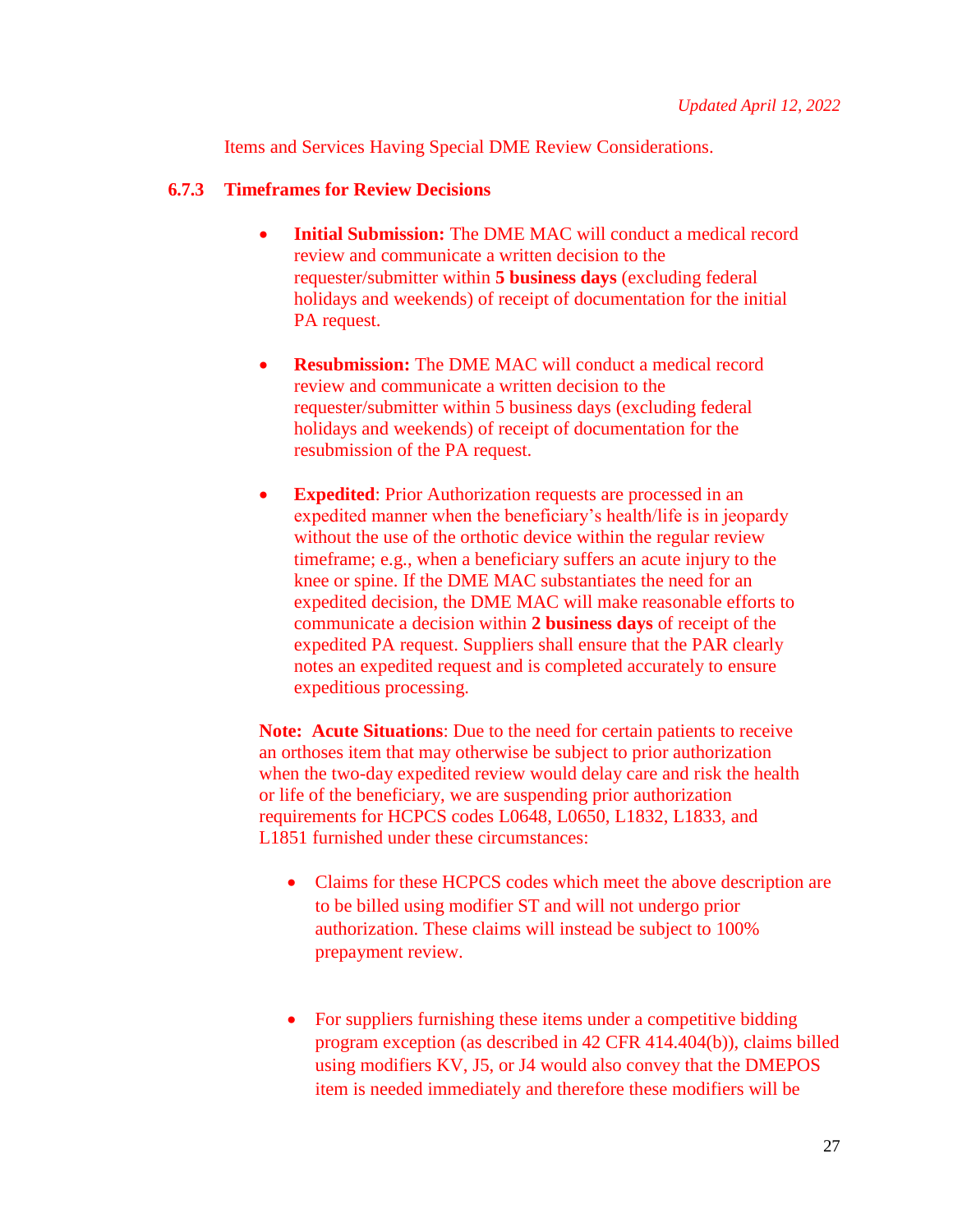accepted in addition to the ST modifier. Ten percent of claims submitted using the KV, J5, or J4 modifiers for HCPCS L0648, L0650, L1833, and L1851 will be subject to prepayment review.

## <span id="page-27-0"></span>**6.7.4 Validation Period for Prior Authorization Decision for Orthoses Codes**

PAR decisions for these codes will remain valid for 60 days following the "affirmed" review decision. For example: if the PAR is affirmed on April  $30<sup>th</sup>$ , the supplier has until June  $28<sup>th</sup>$  to furnish the orthoses. Otherwise, a new PAR will need to be submitted to restart the valid 60-day period.

## <span id="page-27-1"></span>**6.7.5 Special Considerations for Orthoses Subject to Competitive Bidding**

For suppliers furnishing these items under a competitive bidding program exception (as described in 42 CFR 414.404(b)), claims billed with modifiers KV, J5, or J4 would convey that the DMEPOS item is needed immediately and therefore these modifiers will be accepted in addition to the ST modifier. Ten percent of claims submitted using the KV, J5, or J4 modifiers for HCPCS L0648, L0650, L1833, and L1851 will be subject to prepayment review.

## <span id="page-27-2"></span>**7 Secondary Insurance**

## <span id="page-27-3"></span>**7.1 Medicare is Primary Insurance**

In cases where Medicare is primary and another insurance company is secondary:

The contractors shall suspend claims to request documentation and conduct a review of the Advanced Beneficiary Notice (ABN) when there is no prior authorization request and the claim is submitted with the GA modifier appended.

The Contractor shall determine the validity of the ABN in accordance with standard ABN policies. (See IOM 100-04, Chapter 30, Section 40).

- If a supplier chooses to use the PA for a denial, then the following process is to be followed:
	- o The submitter may submit the **PAR** with complete documentation as appropriate. If all relevant Medicare coverage requirements are **not** met for the DMEPOS item, then a non-affirmative PA decision will be sent to the entity requesting the PA (i.e., the supplier or the beneficiary if requested), advising that Medicare will not pay for the item.
- After receiving a non-affirmative decision for the PAR, if the associated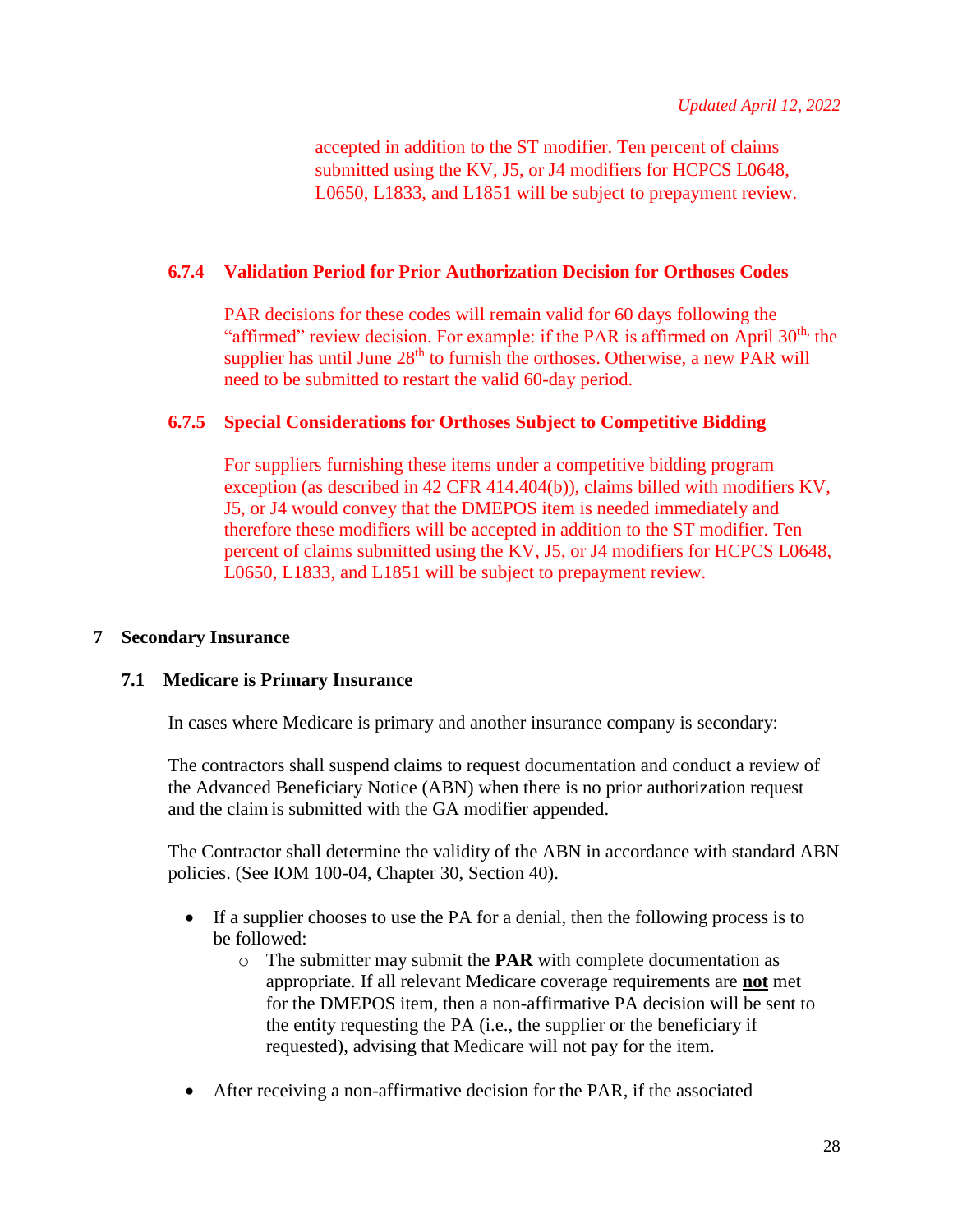**claim** is submitted by the supplier to the DME MAC for payment, it will be denied.

• The submitter or beneficiary may forward the denied claim to his/her secondary insurance payer as appropriate to determine payment for the DMEPOS item(s).

In cases where a beneficiary is dually eligible for Medicaid and Medicare, a nonaffirmed prior authorization decision is sufficient for meeting states' obligation to pursue other coverage before considering Medicaid coverage. The supplier does not need to submit the claim to Medicare first and obtain a denial before submitting the claim to Medicaid for payment<sup>2</sup>.

Beneficiaries with retroactive Medicare eligibility status must have a Medicare PA request submitted on their behalf to the DME MAC for payment reimbursement from Medicare. When submitting a PAR, the supplier should indicate that the item has already been delivered, that Medicare coverage is retroactive and submit all necessary PAR documentation to support the medical necessity of the item. Claims submitted without first going through the PA process will be denied.

## <span id="page-28-0"></span>**7.2 Another Insurance Company is Primary**

Cases where another insurance company is primary and Medicare is secondary:

- The submitter submits the PAR with complete documentation as appropriate. If all relevant Medicare coverage requirements **are** met for the item(s), then a provisional affirmative PA decision will be sent to the supplier and to the beneficiary, if specifically requested by the beneficiary, advising them that Medicare **will** pay forthe DMEPOS item.
- The supplier submits a claim to the other insurance company.
- If the other insurance company denies the claim, the supplier or beneficiary can submit a claim to the DME MAC for payment (listing the unique tracking number on the claim).

## <span id="page-28-1"></span>**8 Supplier Telephone Inquiries**

 $\overline{\phantom{a}}$ 

Suppliers, or beneficiaries who submit PARs and who have questions should call the appropriate DME MAC. The numbers for Customer Service Representatives at the DME MACs are as follows:

<sup>&</sup>lt;sup>2</sup> <https://www.medicaid.gov/federal-policy-guidance/downloads/cib011317.pdf>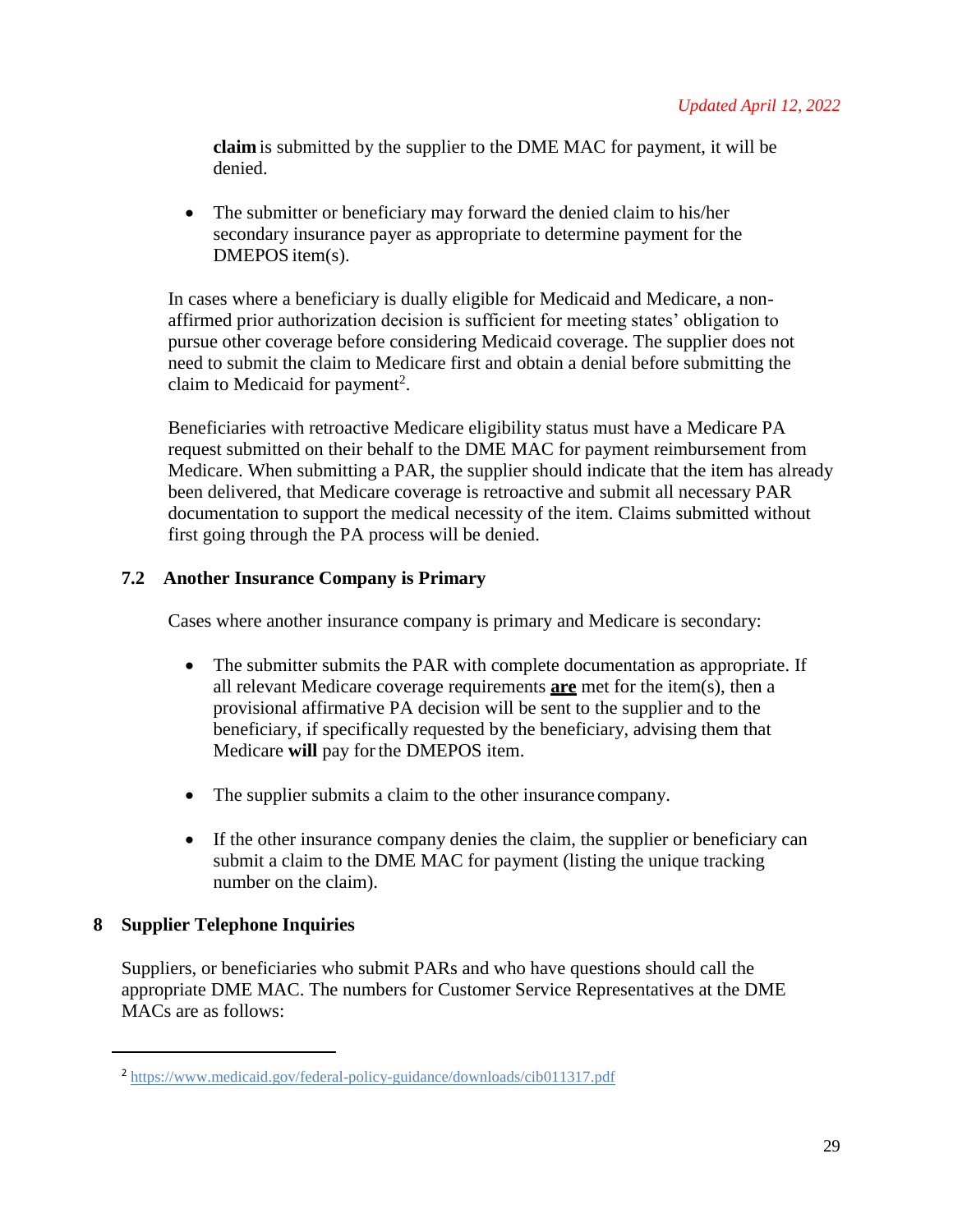- For beneficiaries residing in Jurisdiction A states call 1-866-419-9458; TTY/TDD 1- 888-897-7539.
- For beneficiaries residing in Jurisdiction B states call 1-866-590-6727; TTY/TDD 1- 888-897-7534.
- For beneficiaries residing in Jurisdiction C states call 1-866-270-4909; TTY/TDD 1- 888-204-3771.
- For beneficiaries residing in Jurisdiction D states call 1-877-320-0390; TTY/TDD 1- 866-879-2704.

## <span id="page-29-0"></span>**9 Decision Letter(s)**

The DME MAC will send decision letters with the unique tracking number (UTN) to the submitter via fax, mail, or the DME MAC provider portal (when available) postmarked within the timeframes described in Section 5 as it pertains to each individual DMEPOS item(s).

Decision letters sent via electronic submission of medical documentation (esMD) are not available at this time. A copy of the decision letter may also be mailed to the beneficiary, upon request. The DME MAC may also send the letter to the beneficiary voluntarily.

(Note: Providers/physicians requesting decision letters must be able to demonstrate a legitimate, specific need for the information requested and contractors shall ensure that the information provided is sufficiently tailored to comply with Health Insurance Portability and Accountability Act's minimum necessary standards and other applicable laws or regulations. Prescribing physicians/practitioners may contact the DME MAC for a copy of the prior authorization decision letter. The request for the decision letter may be included with the documentation sent to the supplier as part of the prior authorization request, or may be made separately. CMS has provided a sample letter on its website [here.\)](https://www.cms.gov/Research-Statistics-Data-and-Systems/Monitoring-Programs/Medicare-FFS-Compliance-Programs/DMEPOS/Downloads/DMEPOS_PA_Physician_Sample_Decision_Letter_Request.pdf)

## <span id="page-29-1"></span>**10 Provisional Affirmative Prior Authorization Decision**

A provisional affirmative PA decision is a preliminary finding that a future claim submitted to Medicare for the DMEPOS item(s) likely meets Medicare's coverage, coding, and payment requirements.

## <span id="page-29-2"></span>**10.1 Suppliers Action**

**Note:** If all Medicare coverage, coding, and payment requirements are met the claim will likely be paid.

• Before furnishing the DMEPOS item and before submitting the claim for payment, the supplier obtains a PA decision.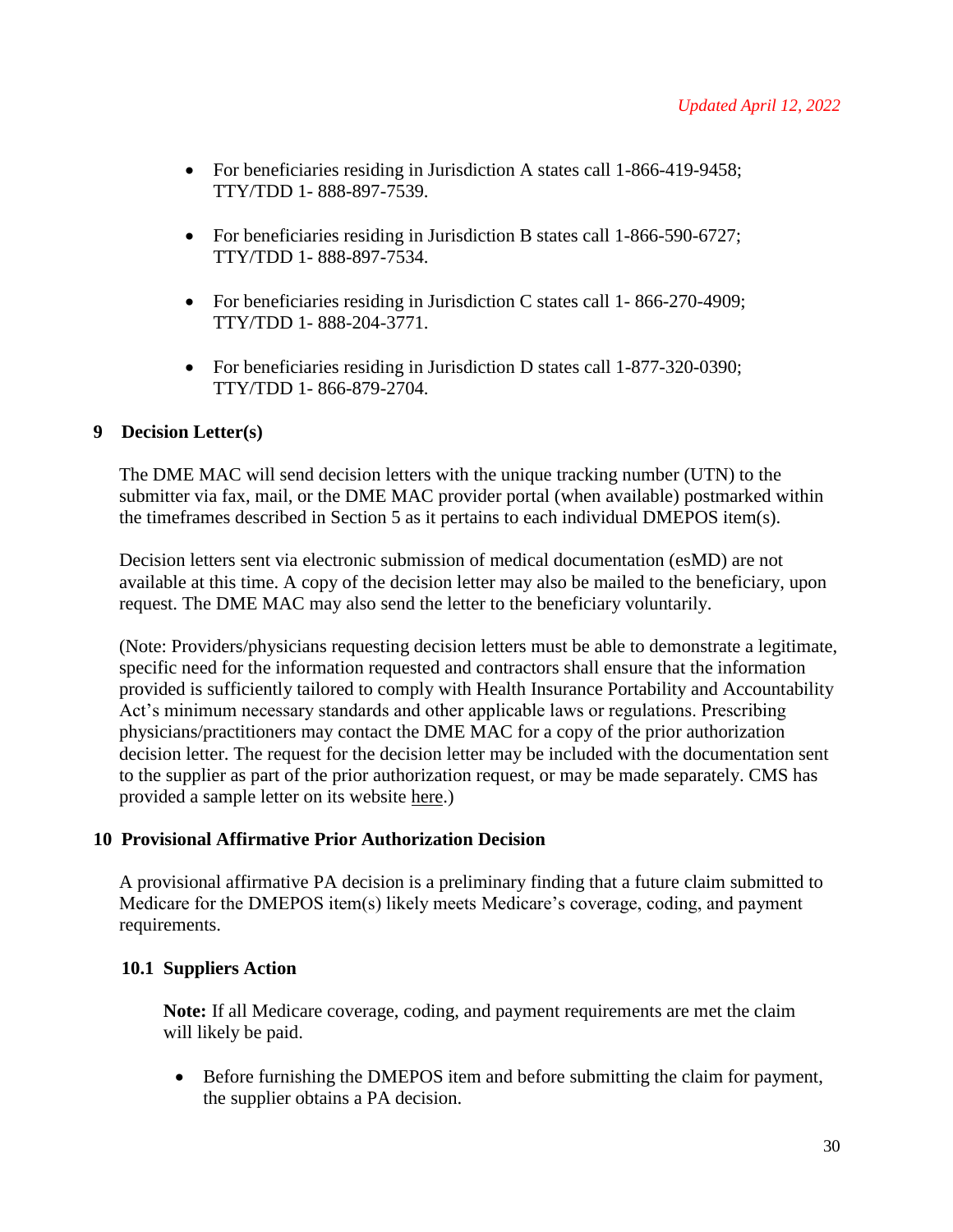- Furnish the DMEPOS item to the beneficiary after receiving a PA decision,
- Submit the claim with the UTN on the claim.
- The submission of the prior authorized claim is to have the 14 byte UTN that is located on the decision letter. For submission of a claim on a 1500 Claim Form, the UTN is submitted in the first 14 positions in item 23. All other data submitted in item 23 must begin in position 15. For submission of electronic claims, the UTN is submitted in either the 2300 - Claim Information loop or 2400 - Service Line loop in the Prior Authorization reference (REF) segment where  $REFO1 = "G1"$  qualifier and  $REF02 = UTN$ .
- Claims receiving a provisional affirmation may be denied based on either of the following:
	- o Technical requirements that can only be evaluated after the claim has been submitted for formal processing; or
	- o Information not available at the time of a PAR.
- We note claims for which there is a provisional affirmation PA decision will be afforded some protection from future audits, both pre- and post-payment; however, review contractors may audit claims if potential fraud, inappropriate utilization, or changes in billing patterns are identified.
- Submitters are reminded to bill their claims in sequential order to avoid any delays in claim payment.

## <span id="page-30-0"></span>**11 Non-Affirmative Prior Authorization Decision**

A non-affirmative PA decision is a preliminary finding that if a future claim is submitted to Medicare for the DMEPOS item(s) it does not likely meet Medicare's coverage, coding, and payment requirements. We consider this an incomplete PAR.

The DME MAC will provide the PAR submitter notification of what required documentation is missing via fax, mail, or the DME MAC provider portal (when available). The decision letter for an incomplete PAR will be detailed and postmarked within the applicable timeframes described in Section 5 as it pertains to each DMEPOS item(s).

The submitter may resubmit another complete PAR with all documentation required as noted in the detailed decision letter. See Section 8 for instructions on resubmitting a PAR. Unlimited resubmissions are permitted.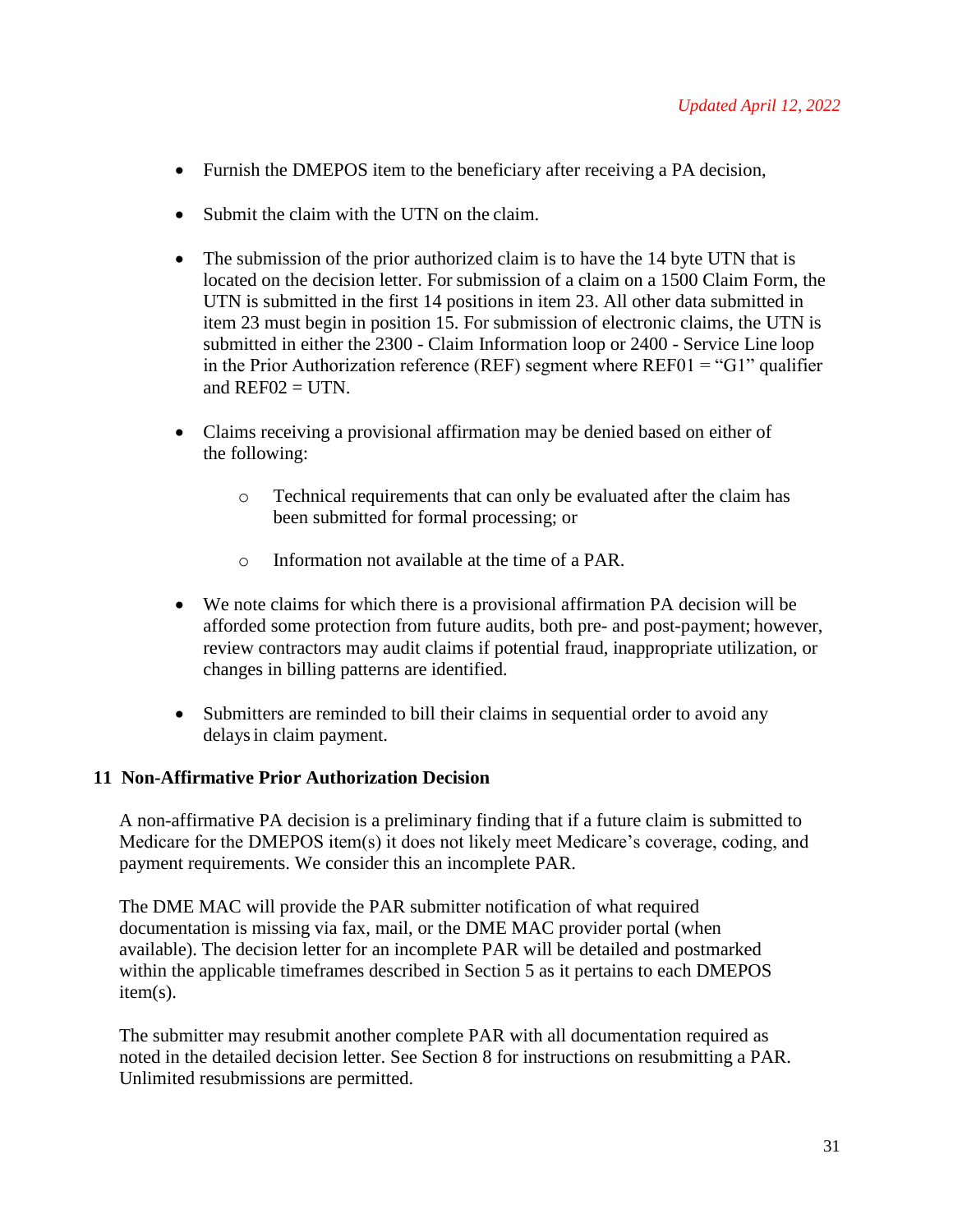## <span id="page-31-0"></span>**11.1 Suppliers Action**

Use the detailed decision letter to ensure that resubmitted PARs comply with all requirements. Resubmit a PAR, if appropriate.

## <span id="page-31-1"></span>**11.1.1** *Resubmitting a PAR*

The submitter should review the detailed decision letter that was provided.

The submitter should make whatever modifications are needed to the PAR and follow the submission procedures.

## <span id="page-31-2"></span>**12 Claim Submission**

## <span id="page-31-3"></span>**12.1 Affirmed Prior Authorization Decision on File**

Cases where a PAR was submitted and a provisional affirmation PA decision was granted.

- The submission of the prior authorized claim is to have the 14 byte UTN that is located on the decision letter. For submission of a claim on a 1500 Claim Form,the UTN is submitted in the first 14 positions in item 23. All other data submitted in item 23 must begin in position 15. For submission of electronic claims, the UTN must be submitted in the 2300 Claim Information loop in the PA reference (REF) segment where  $REF01 = "G1"$  qualifier and  $REF02 = UTN$ . A UTN submitted in this loop applies to the entire claim unless it is overridden in the REF segment in the 2400 Service Line loop.
- Series of claims:
	- o Should be submitted with the UTN on each claim in the series.
	- o Should be submitted to the applicable DME MAC for adjudication.

## <span id="page-31-4"></span>**12.2 Non-Affirmed Prior Authorization Decision on File**

Cases where a PAR was submitted and a non-affirmed PA decision was granted:

• The submission of the prior authorized claim is to have the 14 byte UTN that is located on the decision letter. For submission of a claim on a 1500 Claim Form,the UTN is submitted in the first 14 positions in item 23. All other data submitted in item 23 must begin in position 15. For submission of electronic claims, the UTN must be submitted in the 2300 Claim Information loop in the PA reference (REF) segment where  $REF01 = "G1"$  qualifier and  $REF02 = UTN$ . A UTN submitted in this loop applies to the entire claim unless it is overridden in the REF segment in the 2400 Service Line loop.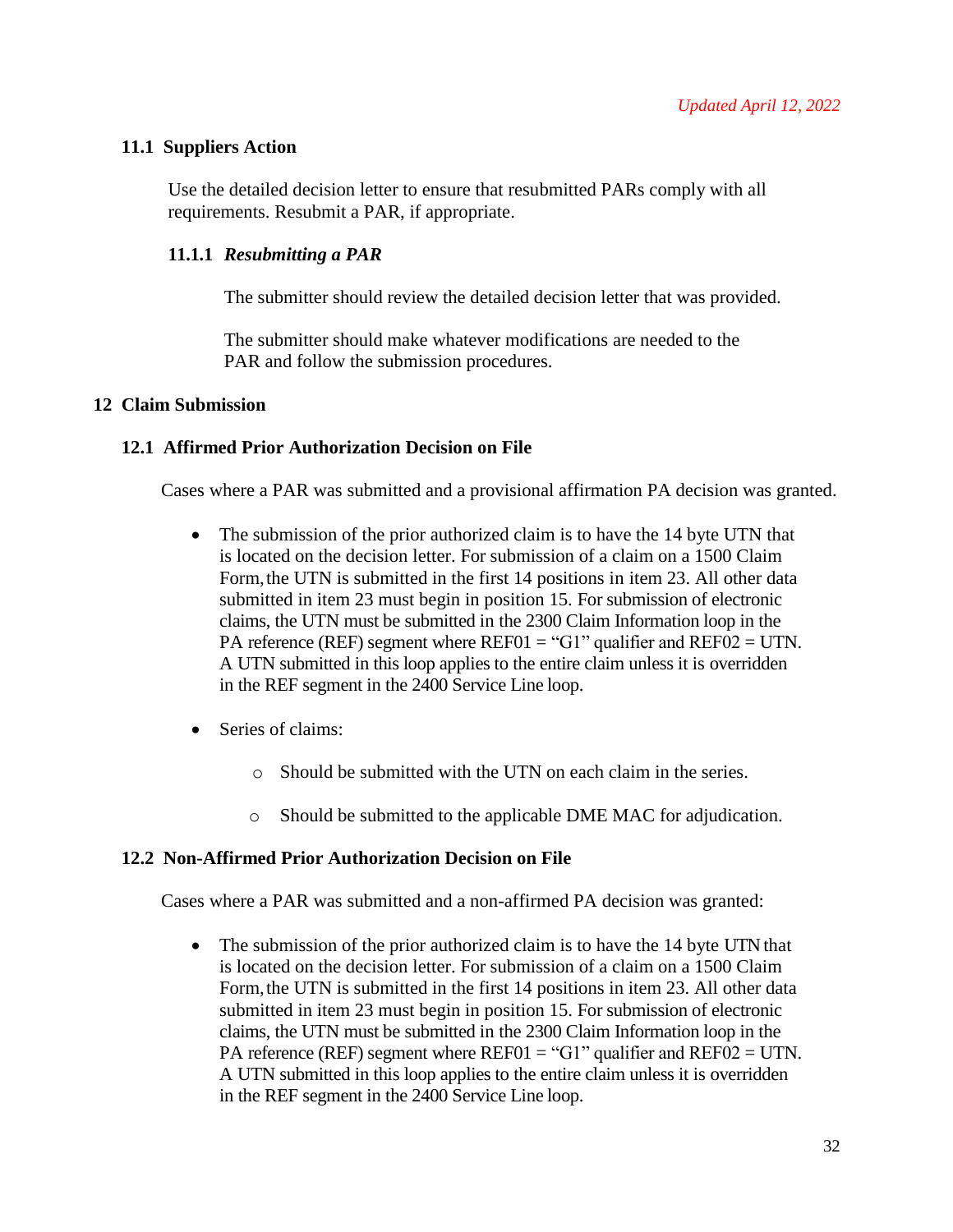- Series of claims:
- Should be submitted with the UTN on each claim.
- Should be submitted to the applicable DME MAC for adjudication.
- If the claim is submitted to the DME MAC for payment with a nonaffirmativePA decision, it will be denied.
- All appeal rights are then available.
- This claim could then be submitted to secondary insurance, if applicable.

#### <span id="page-32-0"></span>**12.3 Claims Submitted Without a Prior Authorization Decision on File**

Cases where a PAR was never received/decision granted for an item(s) on the Required Prior Authorization List:

- As described in 42 CFR §414.234, if an item is selected for required prior authorization under the program, then submitting a prior authorization request is a **condition of payment**.
- Claims for HCPCS code subject to required prior authorization submitted without a prior authorization determination and a corresponding UTN will be automatically denied.
- Claims for L0648, L0650, L1833, and L1851 billed with modifier KV, J5, or J4 to indicate a CBP exception will not be subject to prior authorization requirements. See section 6.7.5 for more information.
- Claims for L0648, L0650, L1833, and L1851 billed with modifier ST to indicate an acute injury will not be subject to prior authorization requirements; however, will be subject to prepayment medical record review by the MAC as outlined in Internet Only Manual (IOM) 100-08 Ch.3. See section 6.7.3 for more information.

## <span id="page-32-1"></span>**13 Special Claim Considerations**

#### <span id="page-32-2"></span>**13.1 Advanced Beneficiary Notice**

If an applicable claim is submitted without a PA decision and is flagged as having an ABN, it will be stopped for additional documentation to be requested and a review of the ABN shall be performed (to determine the validity of the ABN) following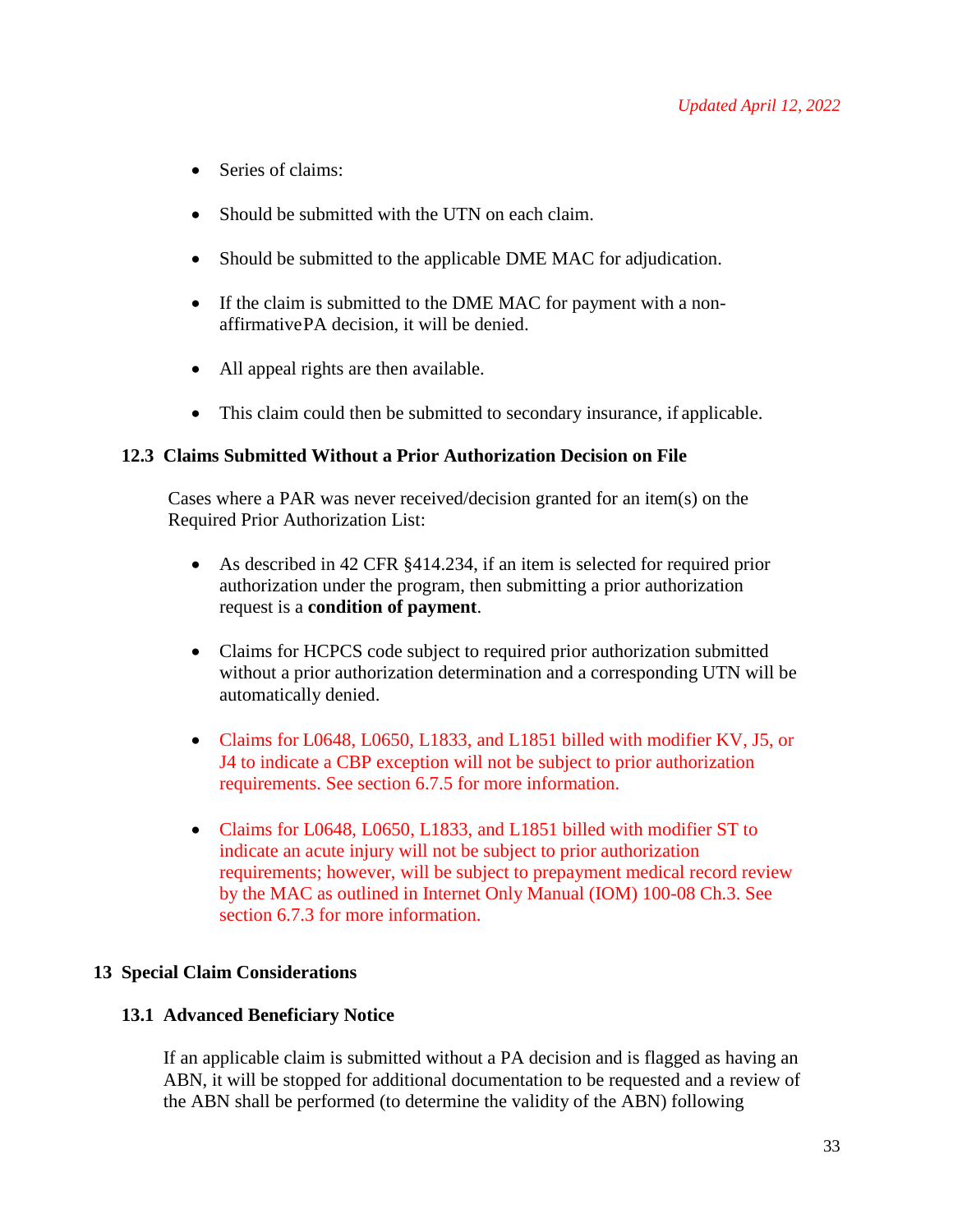standard claim review guidelines and timelines.

The supplier should submit the claim with the GA modifier appended to it. The Contractor shall determine the validity of the ABN in accordance with standard ABN policies. (See IOM 100- 04, Chapter 30, § 40).

## <span id="page-33-0"></span>**13.2 Exclusions**

The following claim types are excluded from any PA program described in this operational guide, unless otherwise specified:

- Veterans Affairs
- Indian Health Services
- Medicare Advantage
- Part A and Part B Demonstrations

**Note:** Claims from Representative Payees will only be excluded for PA programs that are not implemented on a national level. Before submitting a PAR, suppliers should verify if the beneficiary has a rep payee on file. Once the PA program becomes national, this exclusion will not apply.

## <span id="page-33-1"></span>**13.3 Beneficiary Moves During Rental Series**

|                          | <b>PA State to PA State</b>                                 | <b>PA State to Non-PA</b><br><b>State</b>                  | <b>Non-PA State to PA</b><br><b>State</b>                |
|--------------------------|-------------------------------------------------------------|------------------------------------------------------------|----------------------------------------------------------|
|                          |                                                             | <b>UTN</b>                                                 | No UTN                                                   |
|                          | <b>UTN</b>                                                  | CWF HUPA record on                                         | No CWF HUPA record                                       |
|                          | CWF HUPA record on                                          | file                                                       | on file No BITS/VDME<br>screens on file                  |
|                          | file                                                        | PA editing does not apply<br>to the Non PA state           | Same Supplier continues                                  |
| <b>Same Supplier</b>     | <b>BITS</b> and <b>VDME</b> screens<br>and CWF HUPA records | <b>BITS</b> and <b>VDME</b> screens<br>and CWF HUPA record | to bill subsequent rentals<br>in the PA state that were  |
|                          | will remain active on the                                   | will remain on the files in                                | started in the Non-PA                                    |
| <b>Same Jurisdiction</b> | files with no action<br>needed                              | an active status but will<br>not apply to services in      | state. The date of delivery<br>on the                    |
|                          | Supplier continues to bill                                  | the Non-PA state.                                          | initial claim is after the                               |
|                          | subsequent rentals using<br>same UTN.                       | Supplier discontinues<br>using UTN on the                  | start date of the PA<br>program.                         |
|                          | System changes: No                                          | subsequent rental claims<br>in the Non-PA state.           | Subsequent rental claims<br>billed in PA state will edit |
|                          |                                                             |                                                            | due to no UTN on claim.                                  |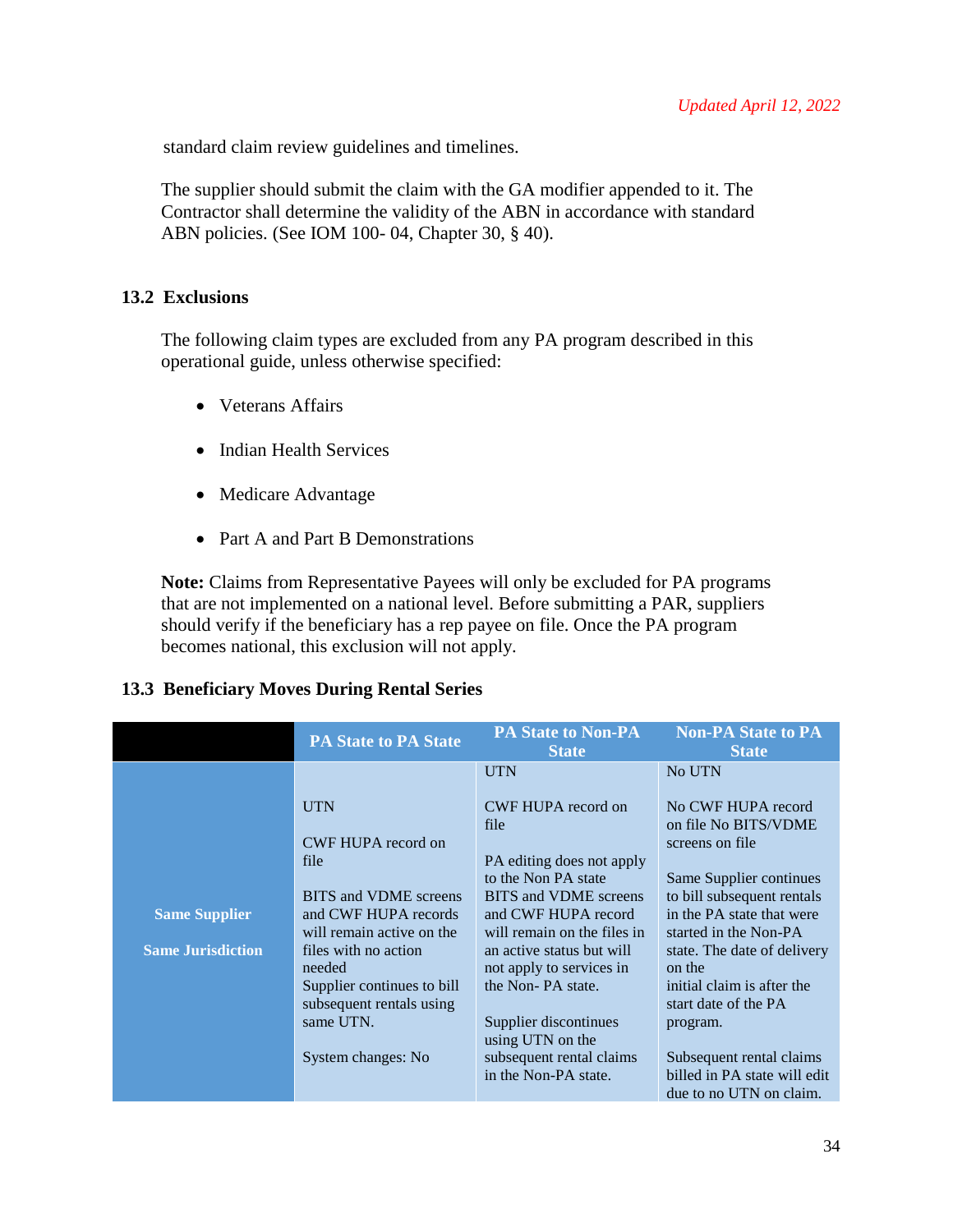|                                                    |                                                                                                                                                                                                                                                                                                                                                                                                                                                                                        | If supplier submits claim<br>with the UTN then VMS<br>will reject claim with<br>action code 27 and MACs<br>will return claim to<br>supplier.<br>Supplier resubmits claim<br>without UTN.<br>System changes: No                                                                                                                                                                                                                                                                                                                                                                                                                           | Subsequent rental claims<br>without UTN will reject<br>on CWF edit 5470<br>(program id present on<br>claim, no UTN, no CWF<br>HUPA record on file).<br>If the initial date of<br>service was on or after the<br>program start date, the<br>MACs will override CWF<br>edit 5470 and allow the<br>subsequent rental claims<br>to process.<br>All subsequent rental<br>claims will be overridden<br>and allowed to process<br>without any further PA<br>editing or processing.<br>System changes: No                                                                                                                                                                                     |
|----------------------------------------------------|----------------------------------------------------------------------------------------------------------------------------------------------------------------------------------------------------------------------------------------------------------------------------------------------------------------------------------------------------------------------------------------------------------------------------------------------------------------------------------------|------------------------------------------------------------------------------------------------------------------------------------------------------------------------------------------------------------------------------------------------------------------------------------------------------------------------------------------------------------------------------------------------------------------------------------------------------------------------------------------------------------------------------------------------------------------------------------------------------------------------------------------|---------------------------------------------------------------------------------------------------------------------------------------------------------------------------------------------------------------------------------------------------------------------------------------------------------------------------------------------------------------------------------------------------------------------------------------------------------------------------------------------------------------------------------------------------------------------------------------------------------------------------------------------------------------------------------------|
|                                                    |                                                                                                                                                                                                                                                                                                                                                                                                                                                                                        |                                                                                                                                                                                                                                                                                                                                                                                                                                                                                                                                                                                                                                          |                                                                                                                                                                                                                                                                                                                                                                                                                                                                                                                                                                                                                                                                                       |
| <b>Same Supplier</b><br><b>Change Jurisdiction</b> | <b>UTN</b><br>CWF HUPA record on<br>file<br>BITS and VDME screens<br>and CWF HUPA records<br>set up in jurisdiction 1<br>will remain active on the<br>files with no action<br>needed.<br>Supplier continues to bill<br>subsequent rentals with<br>UTN from jurisdiction 1.<br>Per MAC/VMS/CWF<br>conversations no editing<br>is done to validate the<br>prefix digits of the UTN<br>that identifies the<br>jurisdiction. The claim<br>will continue to process.<br>System changes: No. | <b>UTN</b><br>CWF HUPA record on<br>file<br>PA editing does not apply<br>to Non PA state<br>BITS and VDME screens<br>and CWF HUPA records<br>set up in jurisdiction 1<br>will remain in an active<br>status on the files but will<br>not apply to services in<br>the Non-PA state. A new<br><b>VDME</b> screen will<br>automatically populate in<br>the jurisdiction 2-MAC<br>manual manipulations<br>will be limited to<br>situations in which the<br>initial claim date needs to<br>be corrected or to<br>otherwise overcome an<br>edit.<br>Supplier discontinues<br>using UTN on subsequent<br>rental claims in the Non-<br>PA state. | No CWF HUPA record<br>on file<br>No BITS/VDME screens<br>on file<br>Same Supplier continues<br>to bill subsequent rentals<br>in the PA state that were<br>started in the Non-PA<br>state. The date of delivery<br>on the initial claim is after<br>the start date of the PA<br>program.<br>Subsequent rental claims<br>billed in PA state will edit<br>due to no UTN on claim.<br>Subsequent rental claims<br>without UTN will reject<br>on CWF edit 5470<br>(program id present on<br>claim, no UTN, no CWF<br>HUPA record on file).<br>MACS will check HIMR<br>and revise the CMN<br>initial claim date to reflect<br>the first claim billed in the<br>Non-PA state, if the initial |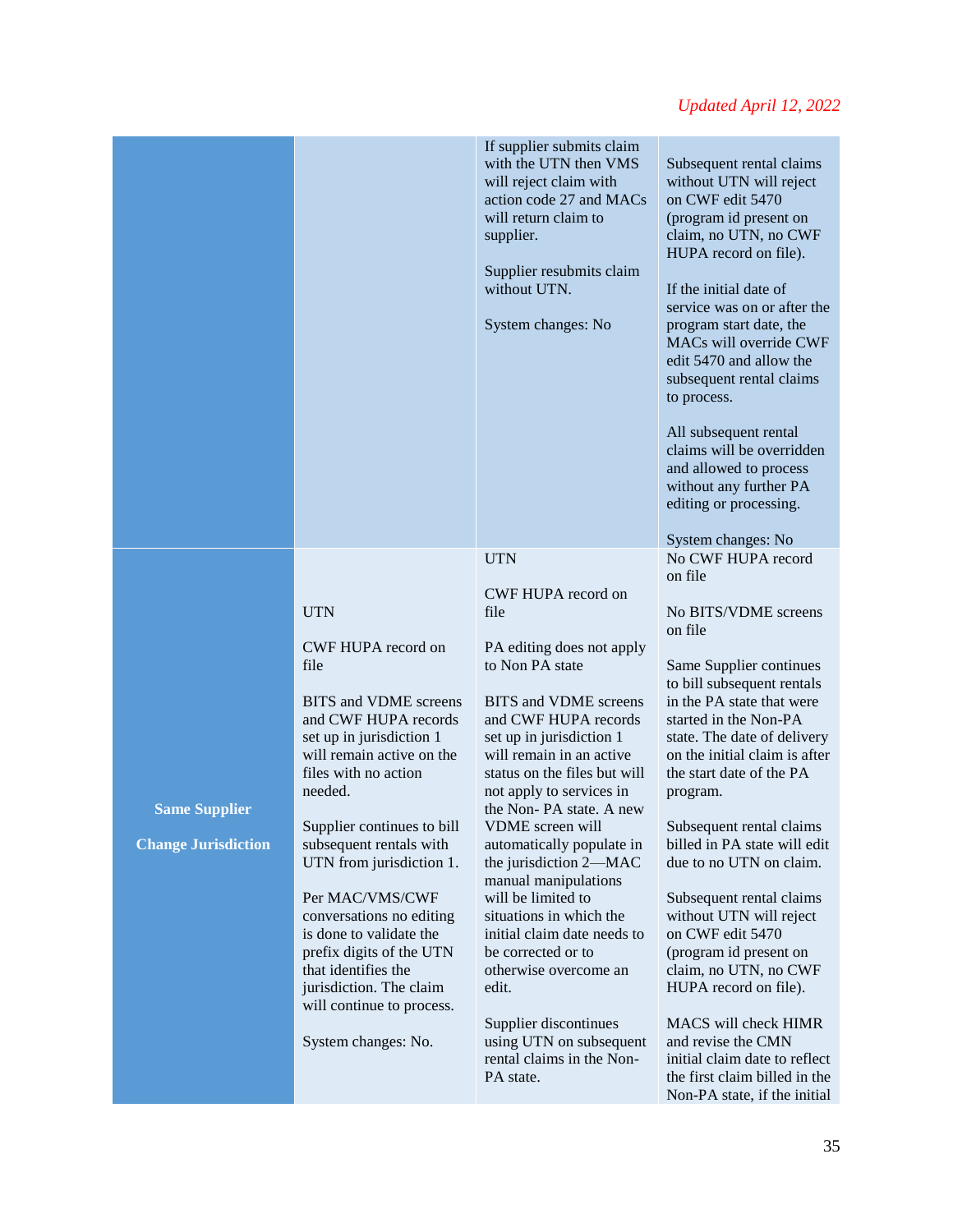|                                                    |                                                                                                                                                                                                                                                                                                                                                                                                                                                                                                                                                                                                                           | If supplier submits claim<br>with the UTN then VMS<br>will reject claim with<br>action code 27 and MACs<br>will return claim to<br>supplier.<br>Supplier resubmits claim<br>without UTN<br>System changes: No                                                                                                                                                                                                                                                         | date of service preceded<br>the program start date.<br>If the initial date of<br>service was on or after the<br>program start date, the<br>MACs will override CWF<br>edit 5470 and allow the<br>subsequent rental claims<br>to process.<br>All subsequent rental<br>claims will be overridden<br>and allowed to process<br>without any further PA<br>editing or processing.<br>System changes: No                                                                                                                                                                                                                                                                                                               |
|----------------------------------------------------|---------------------------------------------------------------------------------------------------------------------------------------------------------------------------------------------------------------------------------------------------------------------------------------------------------------------------------------------------------------------------------------------------------------------------------------------------------------------------------------------------------------------------------------------------------------------------------------------------------------------------|-----------------------------------------------------------------------------------------------------------------------------------------------------------------------------------------------------------------------------------------------------------------------------------------------------------------------------------------------------------------------------------------------------------------------------------------------------------------------|-----------------------------------------------------------------------------------------------------------------------------------------------------------------------------------------------------------------------------------------------------------------------------------------------------------------------------------------------------------------------------------------------------------------------------------------------------------------------------------------------------------------------------------------------------------------------------------------------------------------------------------------------------------------------------------------------------------------|
|                                                    | <b>UTN</b>                                                                                                                                                                                                                                                                                                                                                                                                                                                                                                                                                                                                                | <b>UTN</b>                                                                                                                                                                                                                                                                                                                                                                                                                                                            | No UTN                                                                                                                                                                                                                                                                                                                                                                                                                                                                                                                                                                                                                                                                                                          |
| <b>Change Supplier</b>                             | CWF HUPA record on<br>file                                                                                                                                                                                                                                                                                                                                                                                                                                                                                                                                                                                                | CWF HUPA record on<br>file                                                                                                                                                                                                                                                                                                                                                                                                                                            | No CWF HUPA record<br>on file                                                                                                                                                                                                                                                                                                                                                                                                                                                                                                                                                                                                                                                                                   |
| <b>Change Supplier</b><br><b>Same Jurisdiction</b> | PA decision transfers to<br>supplier 2<br>UTN transfers to supplier<br>$\overline{2}$<br><b>BITS</b> and VDME screens<br>and CWF HUPA records<br>set up for supplier 1 will<br>remain active on the files<br>with no action needed.<br>Supplier 1 discontinues<br>billing and using UTN.<br>Supplier 2 should use<br>Supplier 1's UTN to<br>submit subsequent rental<br>claims for the same<br>beneficiary/item.<br>If Supplier 2 submits<br>without a UTN on the<br>claim it will reject on<br>CWF edit 5467 (no UTN<br>on claim, Program ID<br>present, matches aux file)<br>and MACS will return<br>claim to supplier. | PA decision does not<br>transfer.<br>PA editing will not apply<br>to Non PA state.<br><b>BITS</b> and <b>VDME</b> screens<br>and CWF HUPA records<br>set up for supplier 1 will<br>remain in an active status<br>on the files but will not<br>apply to services in the<br>Non-PA state.<br>Supplier 1 discontinues<br>billing and using UTN.<br>Supplier 2 bills<br>subsequent rentals in<br>Non-PA state which will<br>not be subjected to PA.<br>System changes: No | No BITS/VDME screens<br>on file<br>Supplier 2 bills<br>subsequent rentals in the<br>PA state that were started<br>in the Non-PA state. The<br>date of delivery on the<br>initial claim billed by<br>Supplier 1 is after the start<br>date of the PA program.<br>Subsequent rental claims<br>billed by Supplier 2 in PA<br>state will edit due to no<br>UTN on claim.<br>Subsequent rental claims<br>without UTN will reject<br>on CWF edit 5470<br>(program id present on<br>claim, no UTN, no CWF<br>HUPA record on file).<br>If the initial date of<br>service was on or after the<br>program start date, the<br>MACs will override CWF<br>edit 5470 and allow the<br>subsequent rental claims<br>to process. |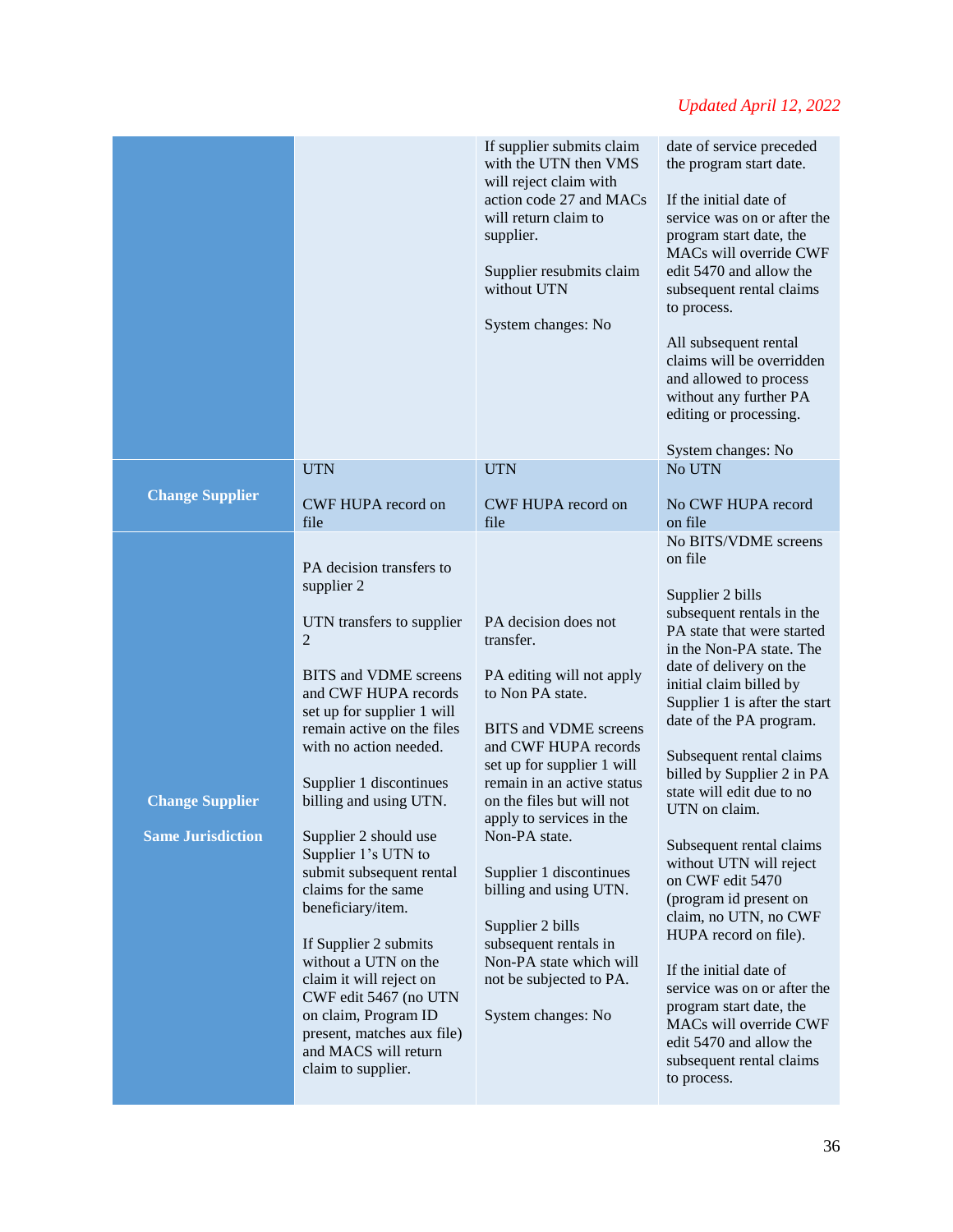|                                                      |                                                                                                                                                                                                                                                                                                                                                                                                                                                                                                                                                                                                                                                 |                                                                                                                                                                                                                                                                                                                                                                                                                                                                                                                                                                                 | All subsequent rental<br>claims will be overridden<br>and allowed to process<br>without any further PA<br>editing or processing.                                                                                                                                                                                                                                                                                                                                                                                                                                                                 |
|------------------------------------------------------|-------------------------------------------------------------------------------------------------------------------------------------------------------------------------------------------------------------------------------------------------------------------------------------------------------------------------------------------------------------------------------------------------------------------------------------------------------------------------------------------------------------------------------------------------------------------------------------------------------------------------------------------------|---------------------------------------------------------------------------------------------------------------------------------------------------------------------------------------------------------------------------------------------------------------------------------------------------------------------------------------------------------------------------------------------------------------------------------------------------------------------------------------------------------------------------------------------------------------------------------|--------------------------------------------------------------------------------------------------------------------------------------------------------------------------------------------------------------------------------------------------------------------------------------------------------------------------------------------------------------------------------------------------------------------------------------------------------------------------------------------------------------------------------------------------------------------------------------------------|
| <b>Same Jurisdiction</b>                             | Supplier resubmits claim<br>with Supplier 1's UTN.                                                                                                                                                                                                                                                                                                                                                                                                                                                                                                                                                                                              |                                                                                                                                                                                                                                                                                                                                                                                                                                                                                                                                                                                 | System changes: No.                                                                                                                                                                                                                                                                                                                                                                                                                                                                                                                                                                              |
| <b>Change Supplier</b><br><b>Change Jurisdiction</b> | System changes: No<br><b>UTN</b><br>CWF HUPA record on<br>file PA decision transfers<br>UTN transfers to supplier<br>2.<br>BITS and VDME screens<br>and CWF HUPA records<br>set up for supplier 1 in<br>jurisdiction 1 will remain<br>active on the files with no<br>action needed.<br>Supplier 1 discontinues<br>billing and using UTN.<br>Supplier 2 should use<br>Supplier 1's UTN from<br>Jurisdiction 1 to submit<br>subsequent rental claims<br>for the same<br>beneficiary/item.<br>Per MAC/VMS/CWF<br>conversations no editing<br>is done to validate the<br>prefix digits of the UTN<br>that identifies the<br>jurisdiction. The claim | <b>UTN</b><br>CWF HUPA record on<br>file PA decision does not<br>transfer.<br>PA editing does not apply<br>to Non PA state.<br>BITS and VDME screens<br>and CWF HUPA records<br>set up for supplier 1 in<br>jurisdiction 1 will remain<br>in an active status on the<br>files but will not apply to<br>services in the Non-PA<br>state. A new VDME<br>screen will automatically<br>populate in the<br>jurisdiction 2-MAC<br>manual manipulations<br>will be limited to<br>situations in which the<br>initial claim date needs to<br>be corrected or to<br>otherwise overcome an | No UTN<br>No CWF HUPA record<br>on file.<br>No BITS/VDME screens<br>on file.<br>Supplier 2 bills<br>subsequent rentals in the<br>PA state that were started<br>in the Non-PA state. The<br>date of delivery on the<br>initial claim billed by<br>Supplier 1 is after the start<br>date of the PA program.<br>Subsequent rental claims<br>billed by Supplier 2 in PA<br>state will edit due to no<br>UTN on claim.<br>Subsequent rental claims<br>without UTN will reject<br>on CWF edit 5470<br>(program id present on<br>claim, no UTN, no CWF<br>HUPA record on file).<br>MACs will check HIMR |
|                                                      | will continue to process.<br>If Supplier 2 submits<br>without a UTN on the<br>claim it will reject on<br>CWF edit 5467 (no UTN<br>on claim, Program ID<br>present, matches aux file)<br>and MACs will return<br>claim to supplier 2.<br>Supplier 2 resubmits<br>claim with Supplier 1's<br>UTN.                                                                                                                                                                                                                                                                                                                                                 | edit.<br>Supplier 1 discontinues<br>billing and using UTN.<br>Supplier 2 bills<br>subsequent rentals in<br>Non-PA state which will<br>not be subjected to PA.<br>System changes: No                                                                                                                                                                                                                                                                                                                                                                                             | and revise the CMN<br>initial claim date to reflect<br>the first claim billed by<br>Supplier 1 in the Non-PA<br>state, if the initial date of<br>service preceded the<br>program start date.<br>If the initial date of<br>service was on or after the<br>program start date, the<br>MACs will override CWF<br>edit 5470 and allow the<br>subsequent rental claims<br>to process.                                                                                                                                                                                                                 |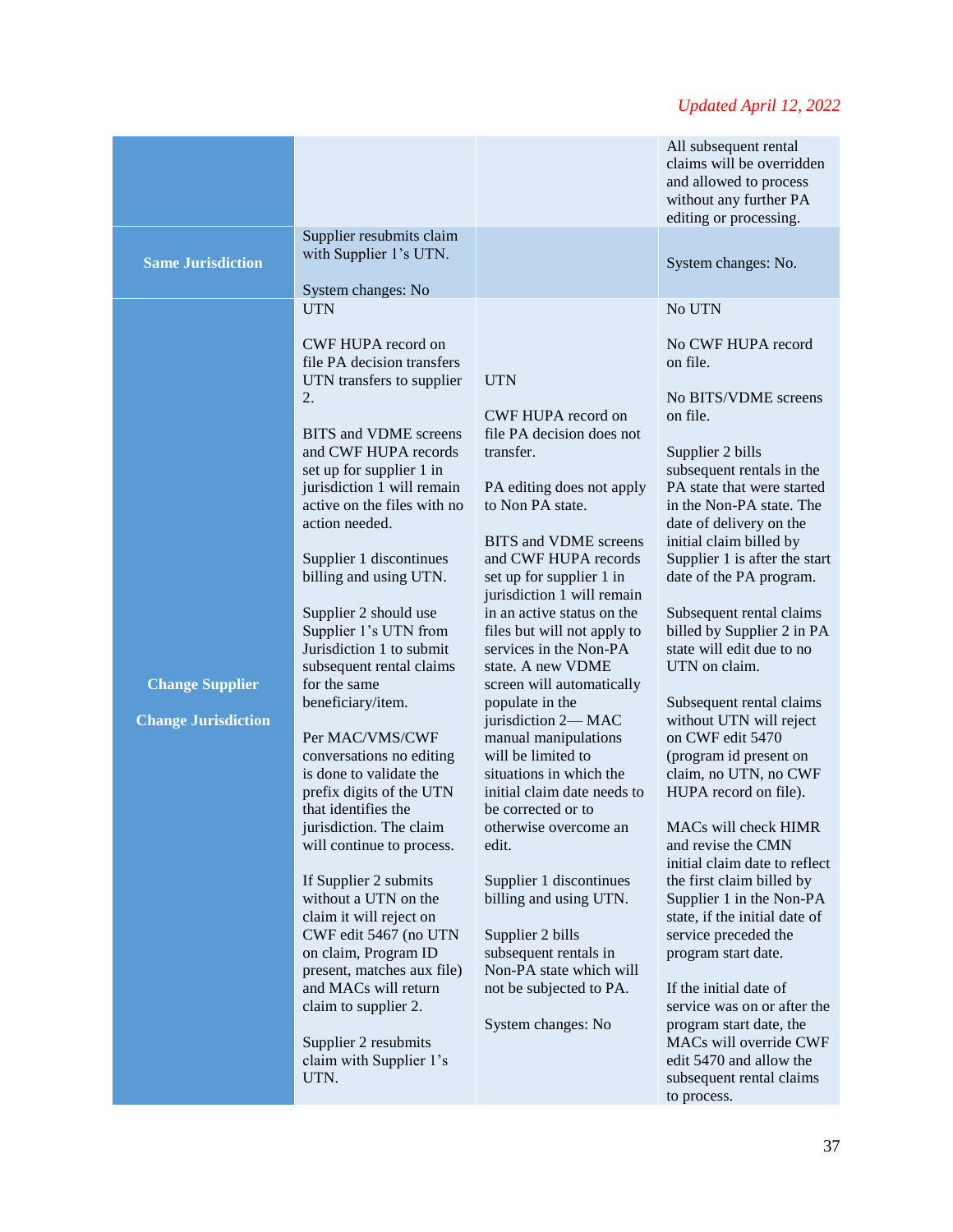| System changes: No. | All subsequent rental<br>claims will be overridden<br>and allowed to process<br>without any further PA<br>editing or processing.<br>System changes: No. |
|---------------------|---------------------------------------------------------------------------------------------------------------------------------------------------------|
|---------------------|---------------------------------------------------------------------------------------------------------------------------------------------------------|